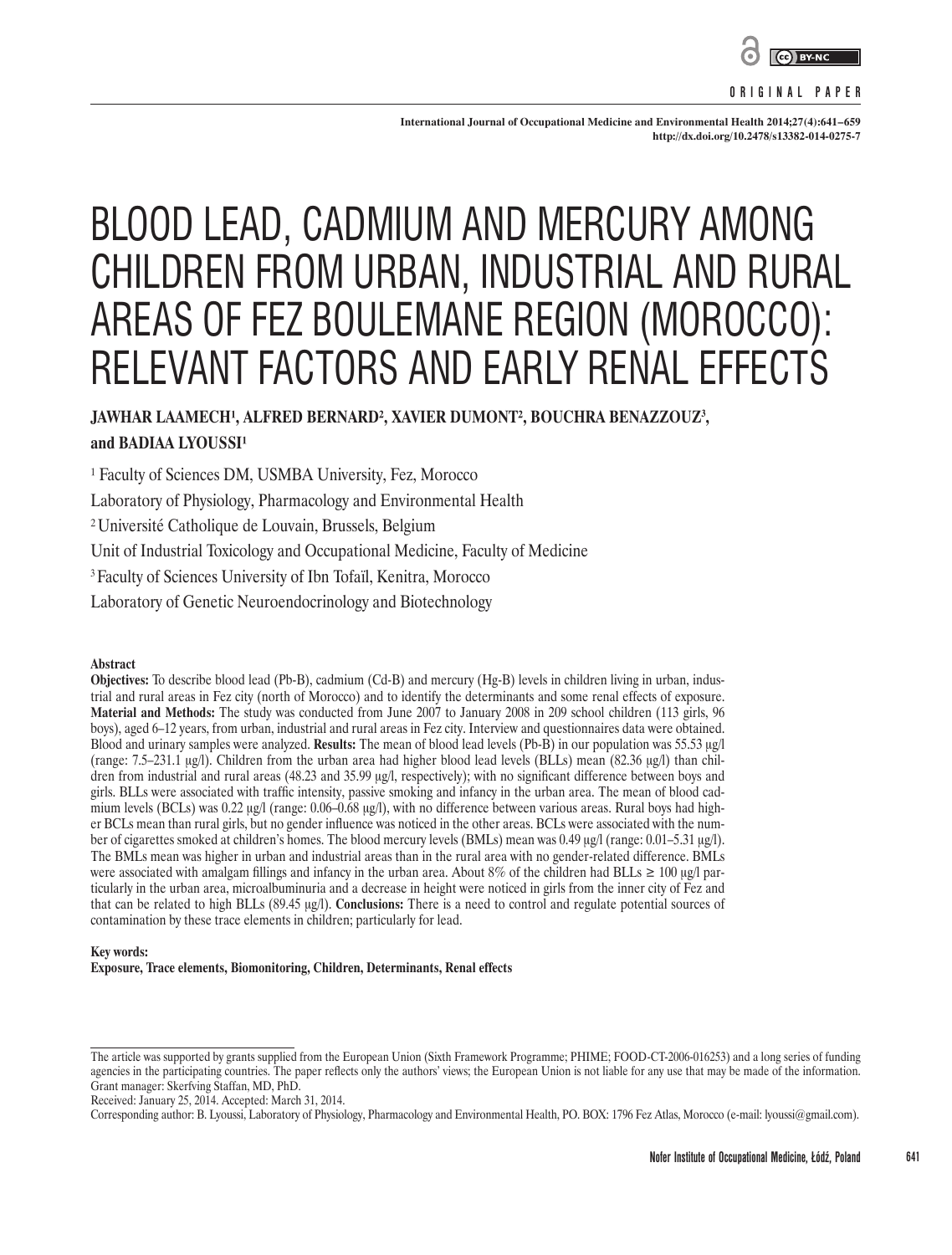# **INTRODUCTION**

Heavy metal pollution has become a serious health concern in recent years. Lead (Pb), cadmium (Cd) and mercury (Hg) are the most studied toxic heavy metals. Continuous exposure to low levels of these toxic trace elements may result in bioaccumulation and cause a wide variety of biological effects on human beings depending upon the level and the duration of exposure [1,2]. The margin is small between the level of exposure and toxic effects. Therefore, for risk assessment and management and for follow-up of time trends, there is a need for adequate information on exposure and health effects. For the toxic metals Pb, Cd and Hg, their concentrations in blood are relevant biomarkers of exposure, though the demands on analytical quality are high [3,4].

The environmental situation in the city of Fez (north of Morocco; Figure 1) is very disturbing, especially since it is a big city with heavy traffic where lead is just limited, but still used in gasoline [5]. Fez city is also the 2nd most industrial city in Morocco (after Casablanca city), but the majority of industrial areas are located close to residential areas; as is the case of industrial area of Sidi Brahim that houses many polluting industries: mechanical, electrical, metallic, foundries, building materials, ceramics, glass, wool and leather [6]. These industries are usually highly charged with heavy metals and releasing particularly lead and cadmium [7,8].

The general population is exposed to Pb mainly from petrol, active or passive smoking, industrial emissions, paint and ceramics [9,10]. Cigarettes smoke is the main source of exposure to cadmium, although there are other such as contaminated water, foods enriched with this metal like shellfish, dairy products and meat (especially liver and kidneys), foods improperly stored in containers, which contain cadmium, and the inhalation of polluted air from foundries or incinerations [11]. Environmental exposure to mercury (Hg) comes mainly from fish intake and dental amalgam fillings [4].



**Fig. 1.** City of Fez in the north of Morocco

The nephrotoxic effects of both acute and chronic exposure to heavy metals such as cadmium, lead and mercury are well known. However, so far few studies have concerned the actual impact of low environmental pollution exerted by these metals on the kidney, particularly in children who are considered a high-risk group as they absorb heavy metals more readily than adults and are particularly sensitive to them for biological and developmental reasons [12]. Early signs of renal dysfunction can be found even at low environmental levels of these heavy metals, consisting mainly in a decreased glomerular filtration rate (for lead) or in an increased urinary loss of tubular enzymes (for cadmium and mercury). These effects have mainly been described in adults, but certain reports have also shown them to occur in children [13–15]. The urinary markers chosen in our study were indicative of either the integrity of specific segments of the nephron such as the glomerular filter (urinary albumin) or the proximal tubule by evaluating low molecular weight proteinuria (urinary retinol bending protein: RBP); all adjusted for urinary creatinine [16,17].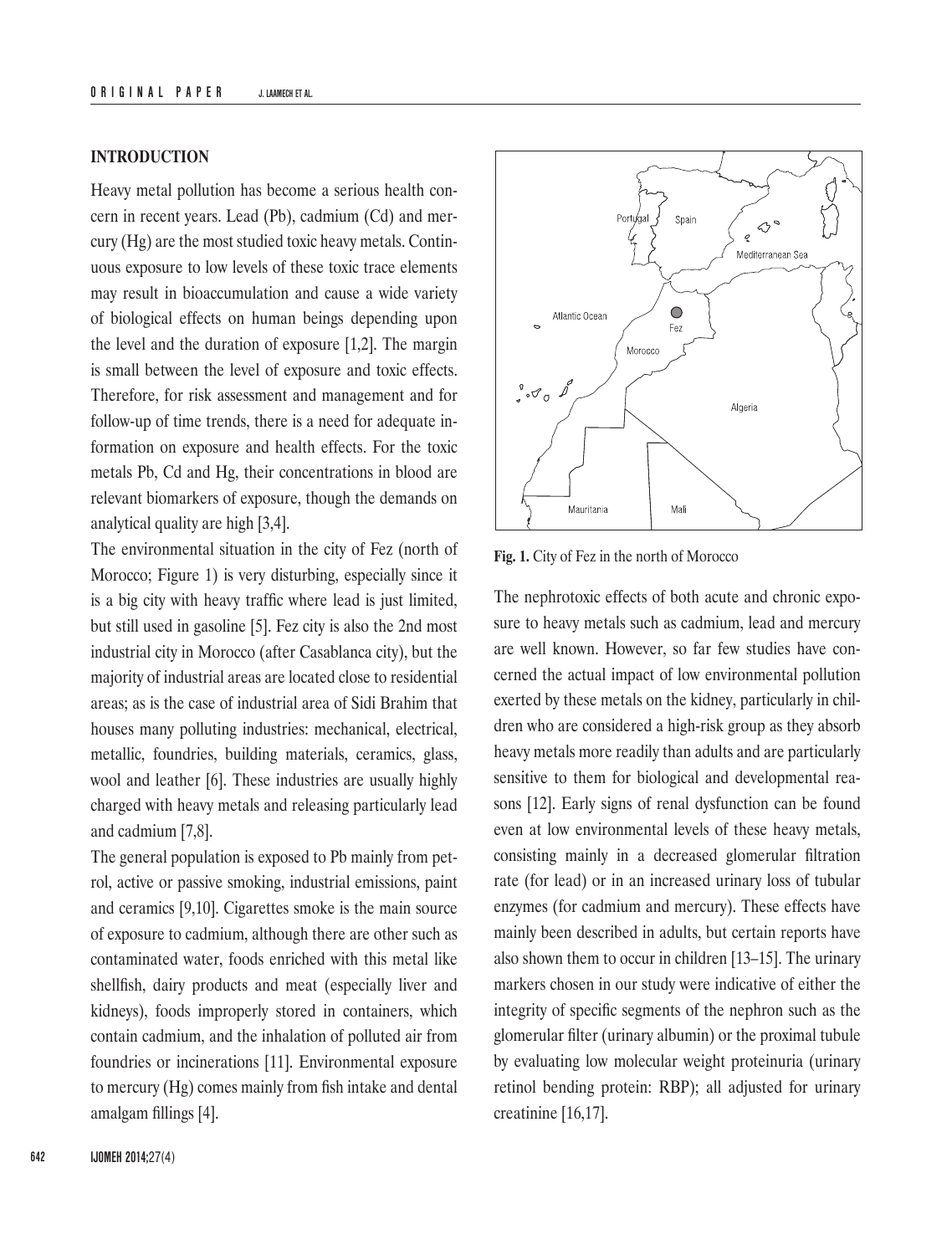Hence, we present here data on concentrations in blood of Pb (Pb-B), Cd (Cd-B) and Hg (Hg-B), a number of their determinants, and some sensitive biomarkers of their early renal effects; in children (6–12 years) from 3 areas in Fez city (Morocco): urban, industrial and rural. Strict control of analytical quality was performed and we believe this is the first study concerning the blood concentrations of Pb, Cd and Hg, at environmental level of exposure in Moroccan children with evaluation of determinants and some renal effects of this exposure.

#### **MATERIAL AND METHODS**

## **Study areas and subjects**

The study was conducted from June 2007 to January 2008. Participants were selected randomly and a total of 209 school children (113 girls, 96 boys), sex ratio G/B: 1.17, aged 6–12 years, in three primary schools located in the Fez city (north of Morocco; Figure 1: the map) were studied. The 3 schools were chosen in 3 areas of Fez city: urban (inner city in Bab Fettouh area), industrial (Sidi Brahim area) and rural (Laanoucer area). Since all children lived very close to their schools, the urban area is represented in this study by the school of Bab Fettouh (in the inner city) and children from homes located around it (less than 5 m away from the main street, but more than 5 km away from industrial plants), while the industrial area is represented by the Sidi Brahim school and homes located around it (about 1 km away from the main street, but about 500 m away from the industrial activities).

The school of Laanoucer and homes located around it represented the rural area (located about 40 km away from Fez city, more than 5 km away from the main street and with no industrial activity). Therefore, the rural area is considered as the control area in terms of trace elements environmental exposure. The exclusion criteria were obesity, diabetes, puberty and living far from every school. Only one child per household could take part in the study.

## **Questionnaire**

A questionnaire containing a written description of the study was sent to 500 families. Two hundred and fifty of them agreed to give blood samples, and we were able to take samples from 209 children (113 girls, 96 boys). Firstly, a pediatrician performed an examination of the child health state, and then a nurse measured arterial blood pressure, glycemia and anthropometric data before qualifying a child to the study.

Most of the questions had predefined answers (categorical), while some were numerical (number of meals, amalgams, etc.). Information on demographic and socioeconomic characteristics of the families and individual factors of potential concern for Pb, Cd and Hg exposure was obtained through 2 sources: a questionnaire addressed to the parents, and an interview/examination of the child. From the parents' questionnaire, the following information was obtained:

- parental education level (basic, middle, high), parental occupational exposure to the studied trace elements (Pb, Cd, Hg: yes/no), parental smoking at home (yes/no),
- other people smoking at home (yes/no),
- number of cigarettes smoked per day (0 vs. 1–4 vs.  $\geq$  5 cigarettes),
- child infancy in urban or rural environment,
- number of years of living in this area, source of water and heating and lead-based pipes,
- house built before 1970 (use of lead in painting: yes/no),
- closeness of house to incineration ( $\leq 100$  m: yes/no),
- child's intake of offal (less than one vs. one or more meals per month),
- fish (fresh, frozen or canned: 0, at least once every 2 weeks, once a week, and  $\geq 2$  meals per week), and shellfish (less than 1 vs. 1 or more meals per month),
- regular consumption of garden vegetables.

The information obtained at the interview/examination is listed below: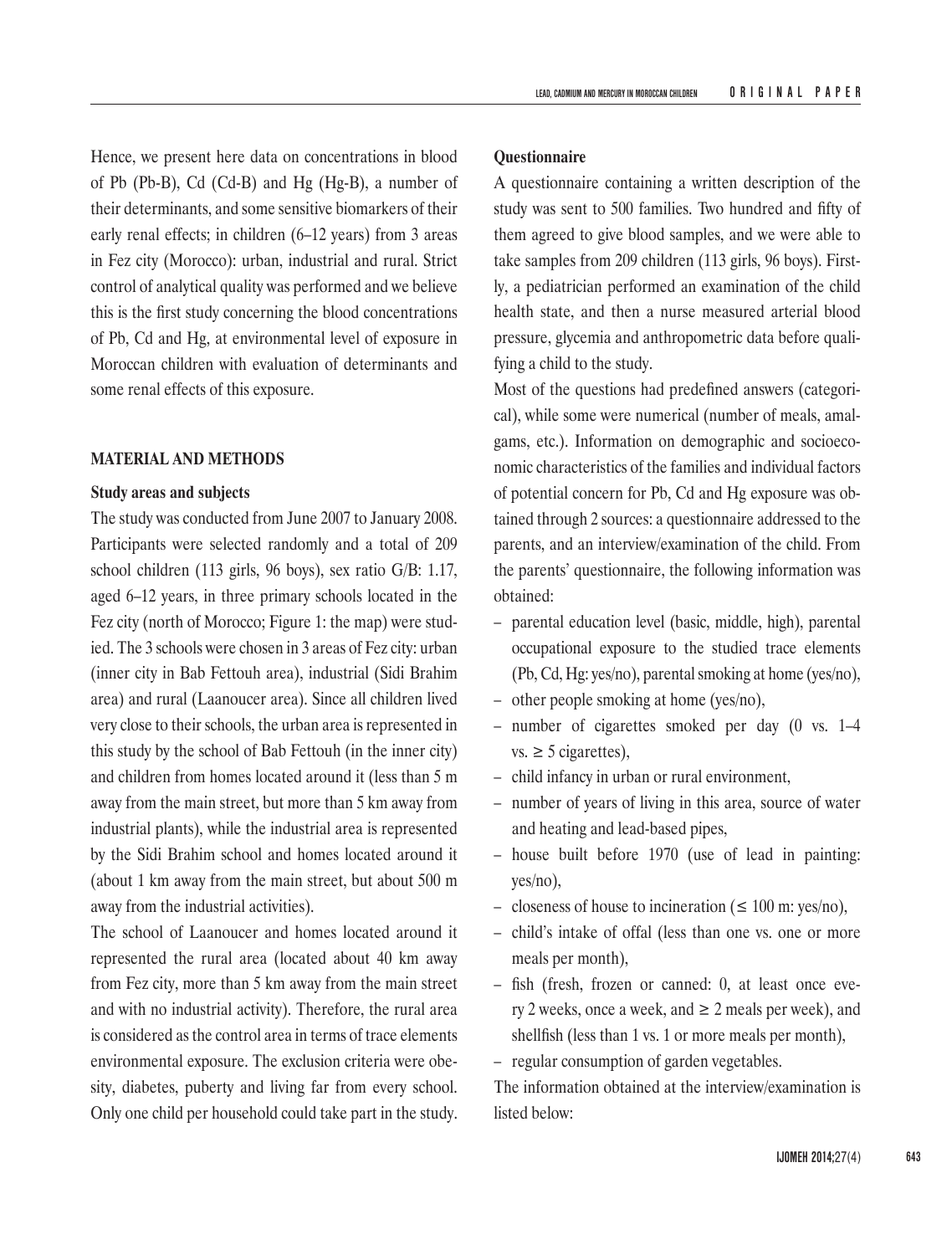- visits to a dentist during the last month (yes/no),
- number of amalgam fillings,
- daily use of chewing gum on amalgams (yes/no),
- child's attempts to smoke.

## **Blood and urinary sampling**

Biological samples were collected with the written permission of either a children's parent or the person responsible for them. A nurse took venous blood samples from the arm after cleaning it with an ethanol swab. We used plastic 4 ml lithium heparin tubes for sampling (Greiner-Bio One GmbH, Frickenhausen, Germany). The levels of all three metals in these tubes were below 0.03 μg/l at leaching tests with 4 ml of 2% nitric acid. All samples were stored in a freezer at −20°C directly after sampling, transported to the laboratory of Lund (Sweden) by means of DHL Society on dry ice and again stored at −20°C until trace elements analysis.

After blood sampling, every child gave a urinary sample. These samples were directly transported to the laboratory of UCL-Louvain (Brussels) by means of DHL Society on dry ice and again stored at −20°C until analysis of urinary protein: albumin (Alb-U), retinol-binding protein (RBP-U) and creatinine (Creat-U). Due to the small volumes of some samples, not all biological parameters could be determined in all subjects. The exact numbers of samples that could be analyzed are indicated in the tables.

#### **Chemical analyses**

All trace elements analyses were carried out on whole blood within one year of collection at the Department of Occupational and Environmental Medicine, University Hospital, Lund, Sweden. B-Pb and B-Cd were determined by inductively coupled plasma mass spectrometry (ICP-MS; Thermo X7, Thermo Elemental, Winsford, UK). A sample volume of 250 μl was diluted 10 times with an alkaline solution [18].

Using this solution as a carrier/rinsing fluid, the samples were introduced in a segment-flow mode and analyzed in peak-jumping mode, 75 sweeps and 1 point per peak, 30 ms dwell time for 114 Cd and 118 Sn, 20 ms for 206, 207, 208 Pb (summed) and 10 ms for the internal standards 115 In, 205 Tl and 209 Bi. Interference corrections were made for 114 Cd for the spectral overlap of Sn. The detection limits for Cd and Pb, calculated as 3 times the standard deviation (SD) of the blank (based on all blanks in one analytical batch), varied slightly from day to day and equaled on average 0.01 μg/l (range: 0.01– 0.04 μg/l) for Cd and 0.06 μg/l (range: 0.05–0.10 μg/l) for Pb.

All samples were prepared in duplicate, and the method imprecision values (calculated as the coefficient of variation for all duplicate preparations measurements) were for  $Cd = 9.3\%$  and  $Pb = 6.8\%$ , with both preparations and analyses made pair wise. The analytical accuracy was checked against the reference material: for Seronom trace elements whole blood (Lot. MR4206, SERO AS, Billingstad, Norway), the results obtained were as follows: for  $Cd = 0.61 \pm 0.03$  μg/l (mean  $(M)$  ± standard deviation (SD); N = 51; recommended: 0.68–0.80  $\mu$ g/l), and for Pb = 26.7 $\pm$ 1  $\mu$ g/l (N = 21; recommended 26.2–29 μg/l).

For human blood reference samples from the Centre de Toxicologie du Quebec, International Comparison Program, Quebec, Canada, the obtained value for Cd (Lot C0515) was  $0.76 \pm 0.14$  μg/l (N = 51; recommended  $0.79 \pm 0.23 \,\mu$ g/l) and for Pb (Lot L0608) it was  $31.8 \pm 1.1 \,\mu$ g/l ( $N = 21$ ; recommended:  $31.1 \pm 4.7$  μg/l). Hg-B was determined in acid-digested samples by cold vapor atomic fluorescence spectrophotometry [19]. The detection limit was on average 0.07 μg/l (range: 0.03–0.13 μg/l). The method imprecision was 7.6%. The analytical accuracy for Hg in Seronorm trace elements whole blood (Lot. MR4206 and 0512627, SERO AS) was  $2.1 \pm 0.15$  µg/l (N = 115; recommended: 2–2.4  $\mu$ g/l) and 15.7 $\pm$ 1.3  $\mu$ g/l (N = 115;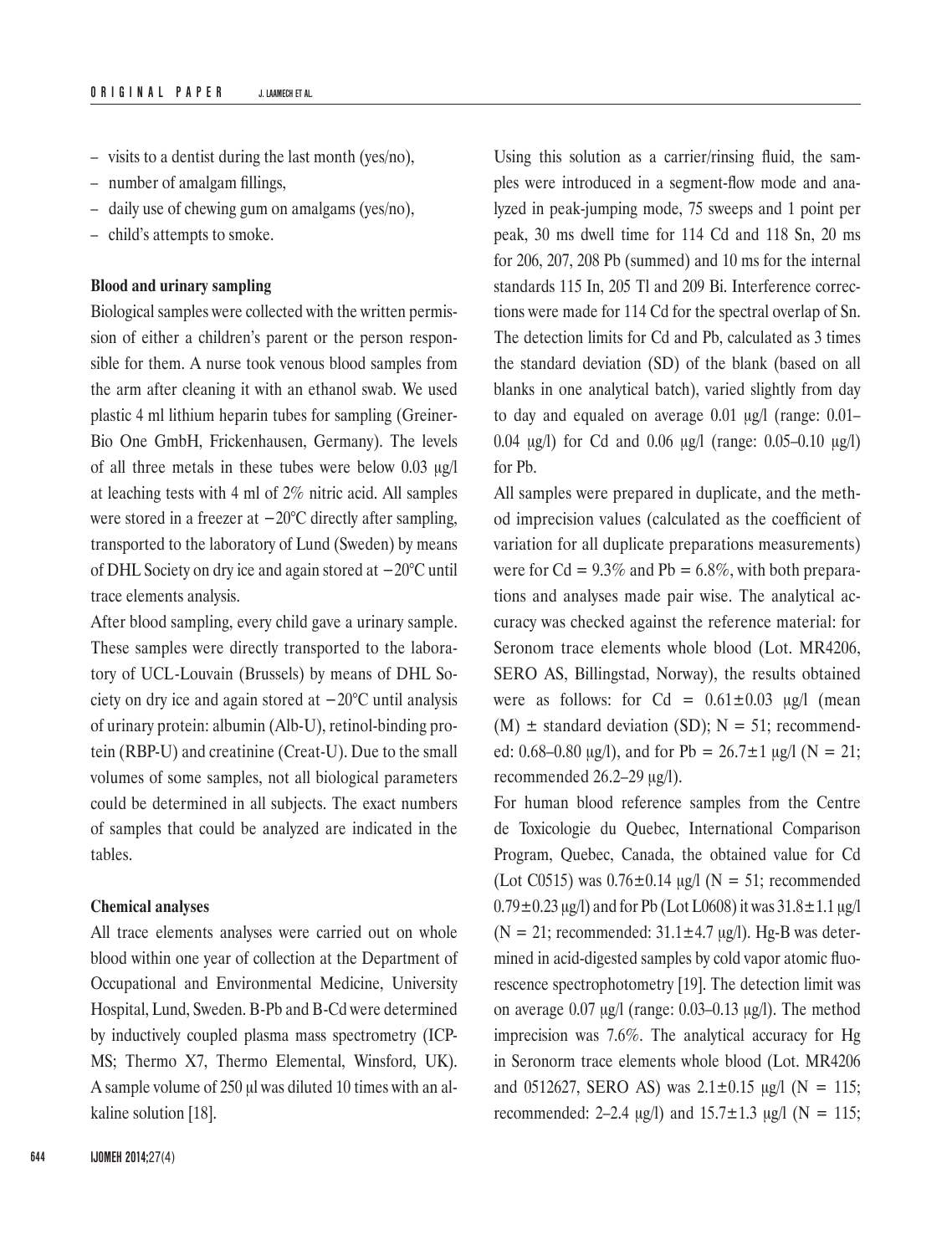recommended: 16.1–19.7 μg/l). The authors express the concentrations as μg/l:

- $-1 \mu g \text{Cd}/1 = 0.0091 \mu \text{mol}/1,$
- $-1 \mu$ g Pb/l = 0.0050 μmol/l,
- $-1 \mu$ g Hg/l = 0.0050 μmol/l.

All analyses of a given urinary parameter were performed under similar experimental conditions within 6 months of collection at the Environmental and Industrial Toxicology Laboratory of the Catholic University of Louvain (UCL-Brussels, Belgium). Albumin (Alb-U), and retinol-binding protein (RBP-U) in urine were quantified by latex immunoassay [20] and urinary creatinine (Creat-U) by the Jaffe method [16].

## **ETHICS**

The approval of the local ethics committee in the Moroccan Health Ministry (Centre Hospitalier Universitaire (CHU) Hassan II; Fez; Morocco) was obtained at the beginning of the study. Contact was established first with the school management and then with parents and children with questionnaires containing a written description of the study. A written consent was obtained from a parent of each child. An oral consent was obtained from each child before sampling.

## **STATISTICS**

The statistical part of the study focused on the analysis of the variability in the concentrations of heavy metals: cadmium, mercury and lead, and those of kidney markers: urinary creatinine, albumin and RBP according to different parameters; such as the study area (urban, industrial or rural), sex (girls or boys), age, body mass index (BMI), amalgams. The rate variability of heavy metals and renal markers for different parameters of variation were studied by a multivariate analysis of variance performed by the GLM procedure of SAS software taking into consideration

unbalanced numbers. Multiple comparisons of means and their classification are provided by the Duncan test whenever the analysis of variance revealed significant differences [21,22].

Moreover, the analysis of the variability of heavy metals and renal markers concentrations is complemented by a correlation analysis (Pearson's test) in order to quantify the relationship that may exist between the examined variables. A statistical analysis was carried out with the SAS statistical package. Geometric means were used for describing average levels, results are expressed as mean  $\pm$  standard deviation, and statistical significance was set as  $p < 0.05$ .

## **RESULTS**

The mean of blood lead levels (BLLs) in the whole population of children ( $N = 196$ ) was 55.531 μg/l (range: 7.5– 231.141 μg/l). In the urban area, the BLLs mean was much higher (N = 49, M $\pm$ SD: 82.365 $\pm$ 45.9 μg/l) than in the industrial area ( $N = 66$ ,  $M \pm SD$ : 48.231 $\pm$ 20.8 μg/l), which was also higher than the mean in the control area (rural area;  $N = 81$ ,  $M \pm SD$ : 35.991 $\pm$ 22.8 μg/l) with p < 0.0001 (results not shown in tables). We obtained relatively similar results after data analysis of boys and girls separately as can be seen in Tables 1 and 2. No significant difference between boys and girls was noticed in various areas (Table 3). Figure 2 indicates that children with Pb-B above the Centre for Disease Control and Prevention's (CDC) level of concern (100 μg/l) [23] represented about 8% of the population (among whom about 75% lived in the urban area). Apart from the area of residence, BLLs were associated with passive smoking and infancy in an urban area (Table 4). The mean of blood cadmium levels (BCLs) in all children was 0.221 μg/l (range: 0.067–0.676 μg/l). There was no difference between various areas (Table 1 and 2). The only difference between boys and girls was in the rural area, where boys had a higher BCLs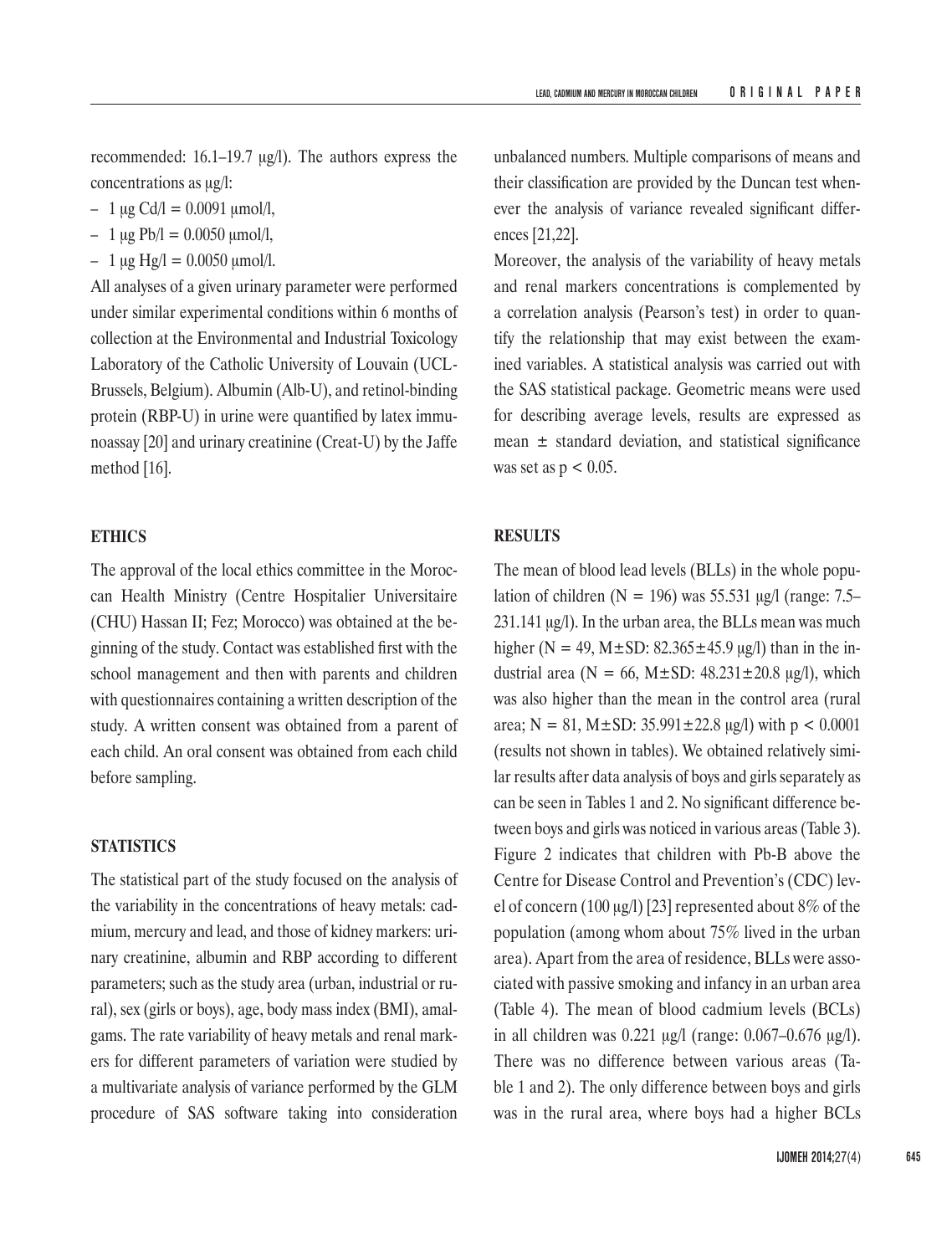| Parameter         | Area       | Girls<br>(n) | $\mathbf M$            | <b>SD</b> | Min.   | Max     | 2-way ANOVA<br>(p) | Sign.  |
|-------------------|------------|--------------|------------------------|-----------|--------|---------|--------------------|--------|
| Age (years)       | rural      | 48           | $9.521$ <sup>a</sup>   | 1.879     | 6.000  | 12.000  |                    |        |
|                   | industrial | 40           | 8.375 <sup>b</sup>     | 1.333     | 6.000  | 12.000  | 0.0058             | **     |
|                   | urban      | 26           | 9.346a                 | 1.831     | 7.000  | 12.000  |                    |        |
| <b>BMI</b>        | rural      | 48           | 15.372 <sup>a</sup>    | 1.798     | 11.421 | 20.254  |                    |        |
|                   | industrial | 40           | $16.201$ <sup>a</sup>  | 2.653     | 9.722  | 22.857  | 0.197              | ns     |
|                   | urban      | 26           | 15.807 <sup>a</sup>    | 1.791     | 13.125 | 20.384  |                    |        |
| Pb-B $(\mu g/l)$  | rural      | 47           | 33.279c                | 17.027    | 7.500  | 94.265  |                    |        |
|                   | industrial | 34           | 48.701 <sup>b</sup>    | 21.673    | 19.303 | 110.433 | < 0.001            | ***    |
|                   | urban      | 26           | 89.451 <sup>a</sup>    | 54.874    | 35.745 | 231.141 |                    |        |
| $Cd-B (\mu g/l)$  | rural      | 47           | $0.187$ <sup>a</sup>   | 0.056     | 0.086  | 0.341   |                    |        |
|                   | industrial | 34           | 0.224a                 | 0.102     | 0.067  | 0.471   | 0.086              | ns     |
|                   | urban      | 26           | $0.222$ <sup>a</sup>   | 0.102     | 0.072  | 0.473   |                    |        |
| $Hg-B (\mu g/l)$  | rural      | 46           | 0.275 <sup>b</sup>     | 0.298     | 0.035  | 1.524   |                    |        |
|                   | industrial | 33           | $0.591$ <sup>a</sup>   | 0.807     | 0.074  | 4.248   | 0.026              | $\ast$ |
|                   | urban      | 26           | 0.713a                 | 1.041     | 0.053  | 5.313   |                    |        |
| Creat-U $(g/l)$   | rural      | 42           | $0.983$ <sup>a</sup>   | 0.471     | 0.318  | 2.633   |                    |        |
|                   | industrial | 32           | $1.262^{\rm a}$        | 0.526     | 0.411  | 2.256   | 0.059              | ns     |
|                   | urban      | 21           | $1.025^{\mathrm{a}}$   | 0.449     | 0.415  | 2.102   |                    |        |
| RBP-U (g/g Creat) | rural      | 41           | $131.161$ <sup>a</sup> | 62.091    | 19.413 | 304.412 |                    |        |
|                   | industrial | 32           | $140.557$ <sup>a</sup> | 129.994   | 7.206  | 703.456 | 0.879              | ns     |
|                   | urban      | 21           | 141.695 <sup>a</sup>   | 85.231    | 37.452 | 381.028 |                    |        |
| Alb-U (g/g Creat) | rural      | 42           | 28.194 <sup>a</sup>    | 48.045    | 1.319  | 185.536 |                    |        |
|                   | industrial | 32           | $20.542^a$             | 38.014    | 1.218  | 173.000 | 0.456              | ns     |
|                   | urban      | 21           | 36.643a                | 66.591    | 3.134  | 279.202 |                    |        |

**Table 1.** Toxic metals exposure and renal parameters in girls living in the 3 areas of Fez, Morocco

BMI – body mass index; Pb-B – blood lead; Cd-B – blood cadmium; Hg-B – total blood mercury; Creat-U – urinary creatinine; RBP-U – urinary RBP (retinol bending protein); Alb-U – urinary albumin.

M – mean; SD – standard deviation; min. – minimal value; max – maximal value; p – value of Student's t-test (test of comparison between means); Sign. – significance of the difference between means; ns – not significant.

 $* \, p \, < 0.05; ** \, p \, < 0.01; ** \, p \, < 0.001.$ 

a Means with the same letter are not significantly different.

a, b, c Means with different letters are significantly different.

**Table 2.** Toxic metals exposure and renal parameters in boys living in the 3 areas of Fez, Morocco

| Parameter   | Area       | <b>Boys</b><br>(n) | M                  | <b>SD</b> | Min. | Max            | 2-way ANOVA<br>(p) | Sign. |
|-------------|------------|--------------------|--------------------|-----------|------|----------------|--------------------|-------|
| Age (years) | rural      | 35                 | 9.457a             | .899      |      | $\overline{1}$ |                    |       |
|             | industrial | 38                 | 8.131 <sup>b</sup> | .143      |      | 10             | < 0.0001           | ***   |
|             | urban      | 24                 | 9.958a             | .601      |      | 12             |                    |       |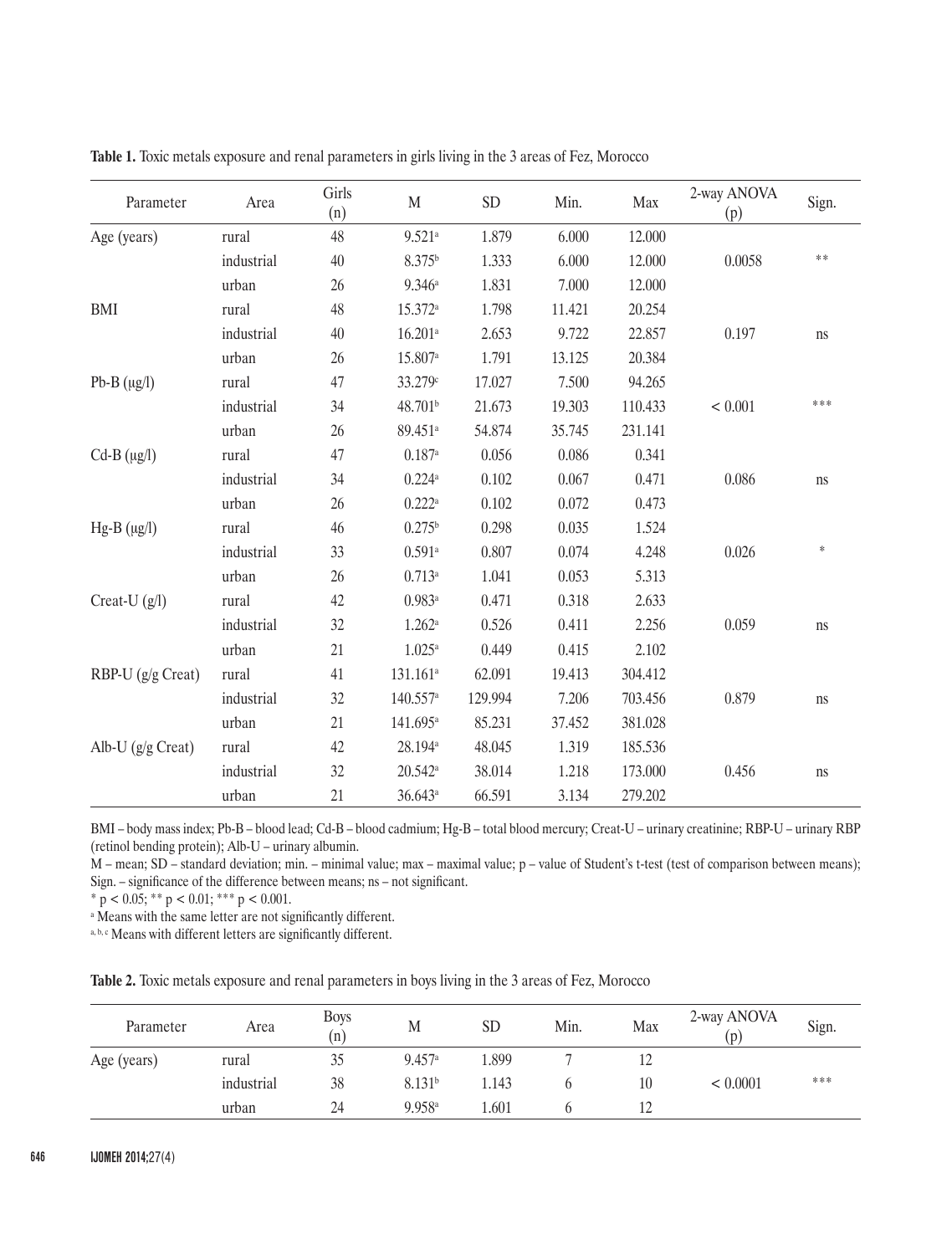| Parameter           | Area       | <b>Boys</b><br>(n) | $\mathbf M$           | SD     | Min.   | Max     | 2-way ANOVA<br>(p) | Sign.  |
|---------------------|------------|--------------------|-----------------------|--------|--------|---------|--------------------|--------|
| <b>BMI</b>          | rural      | 35                 | 15.483 <sup>b</sup>   | 2.208  | 11.056 | 19.396  |                    |        |
|                     | industrial | 38                 | $16.971$ <sup>a</sup> | 2.252  | 14.117 | 24.615  | 0.011              | $\ast$ |
|                     | urban      | 24                 | 16.313a               | 1.477  | 14.211 | 19.545  |                    |        |
| Pb-B $(\mu g/l)$    | rural      | 34                 | 39.753 <sup>b</sup>   | 28.843 | 12.983 | 171.933 |                    |        |
|                     | industrial | 32                 | 47.736 <sup>b</sup>   | 20.191 | 22.931 | 89.966  | < 0.0001           | ***    |
|                     | urban      | 23                 | $74.357$ <sup>a</sup> | 32.682 | 38.161 | 168.441 |                    |        |
| $Cd-B$ ( $\mu$ g/l) | rural      | 34                 | $0.232^{\rm a}$       | 0.116  | 0.101  | 0.676   |                    |        |
|                     | industrial | 32                 | 0.217a                | 0.093  | 0.072  | 0.582   | 0.604              | ns     |
|                     | urban      | 23                 | $0.206$ <sup>a</sup>  | 0.079  | 0.117  | 0.398   |                    |        |
| $Hg-B (\mu g/l)$    | rural      | 34                 | 0.176 <sup>b</sup>    | 0.131  | 0.015  | 0.625   |                    |        |
|                     | industrial | 31                 | 0.683a                | 0.555  | 0.091  | 2.324   | 0.0007             | ***    |
|                     | urban      | 23                 | $0.443^{\rm a}$       | 0.709  | 0.067  | 3.519   |                    |        |
| Creat-U $(g/l)$     | rural      | 32                 | 1.002a                | 0.418  | 0.213  | 2.095   |                    |        |
|                     | industrial | 30                 | 1.147a                | 0.643  | 0.44   | 3.827   | 0.416              | ns     |
|                     | urban      | 22                 | 0.969a                | 0.419  | 0.286  | 1.828   |                    |        |
| RBP-U (g/g Creat)   | rural      | 32                 | 145.653a              | 89.491 | 22.178 | 475.107 |                    |        |
|                     | industrial | 29                 | $111.181^a$           | 93.591 | 4.678  | 354.229 | 0.231              | ns     |
|                     | urban      | 22                 | 118.341 <sup>a</sup>  | 53.305 | 40.269 | 227.693 |                    |        |
| Alb-U $(g/g$ Creat) | rural      | 31                 | 15.754 <sup>a</sup>   | 44.642 | 0.02   | 240.828 |                    |        |
|                     | industrial | 30                 | 9.629a                | 22.382 | 0.389  | 114.900 | 0.452              | ns     |
|                     | urban      | 22                 | 4.939 <sup>a</sup>    | 3.126  | 1.808  | 14.411  |                    |        |

**Table 2.** Toxic metals exposure and renal parameters in boys living in the 3 areas of Fez, Morocco – cont.

Abbreviations as in Table 1.

**Table 3.** Toxic metals exposure and renal parameters according to sex in children from the 3 areas of Fez, Morocco

|                  |            |    | Girls  |           |        |         |             |        | <b>Boys</b> |        |         |                                |  |
|------------------|------------|----|--------|-----------|--------|---------|-------------|--------|-------------|--------|---------|--------------------------------|--|
| Parameter        | Area       | n  | M      | <b>SD</b> | min.   | max     | $\mathbf n$ | M      | <b>SD</b>   | min.   | max     | $(2$ -way<br>ANOVA)<br>(Sign.) |  |
| Age (years)      | rural      | 48 | 9.521  | 1.879     | 6      | 12      | 35          | 9.457  | 1.899       | 7      | 12      | 0.879                          |  |
|                  | industrial | 40 | 8.375  | 1.333     | 6      | 12      | 38          | 8.131  | 1.143       | 6      | 10      | 0.391                          |  |
|                  | urban      | 26 | 9.346  | 1.831     | 7      | 12      | 24          | 9.958  | 1.601       | 6      | 12      | 0.216                          |  |
| <b>BMI</b>       | rural      | 48 | 15.372 | 1.798     | 11.422 | 20.255  | 35          | 15.483 | 2.208       | 11.056 | 19.396  | 0.801                          |  |
|                  | industrial | 40 | 8.375  | 1.333     | 9.722  | 22.857  | 38          | 8.131  | 1.143       | 14.118 | 24.615  | 0.391                          |  |
|                  | urban      | 26 | 0.346  | 1.831     | 13.125 | 20.385  | 24          | 9.958  | 1.601       | 14.211 | 19.545  | 0.216                          |  |
| Pb-B $(\mu g/l)$ | rural      | 47 | 33.278 | 17.026    | 7.500  | 94.265  | 34          | 39.753 | 28.842      | 12.983 | 171.933 | 0.215                          |  |
|                  | industrial | 34 | 48.701 | 21.673    | 19.303 | 110.433 | 32          | 47.736 | 20.191      | 22.931 | 89.966  | 0.851                          |  |
|                  | urban      | 26 | 89.449 | 54.873    | 35.745 | 231.141 | 23          | 74.356 | 32.682      | 38.161 | 168.441 | 0.261                          |  |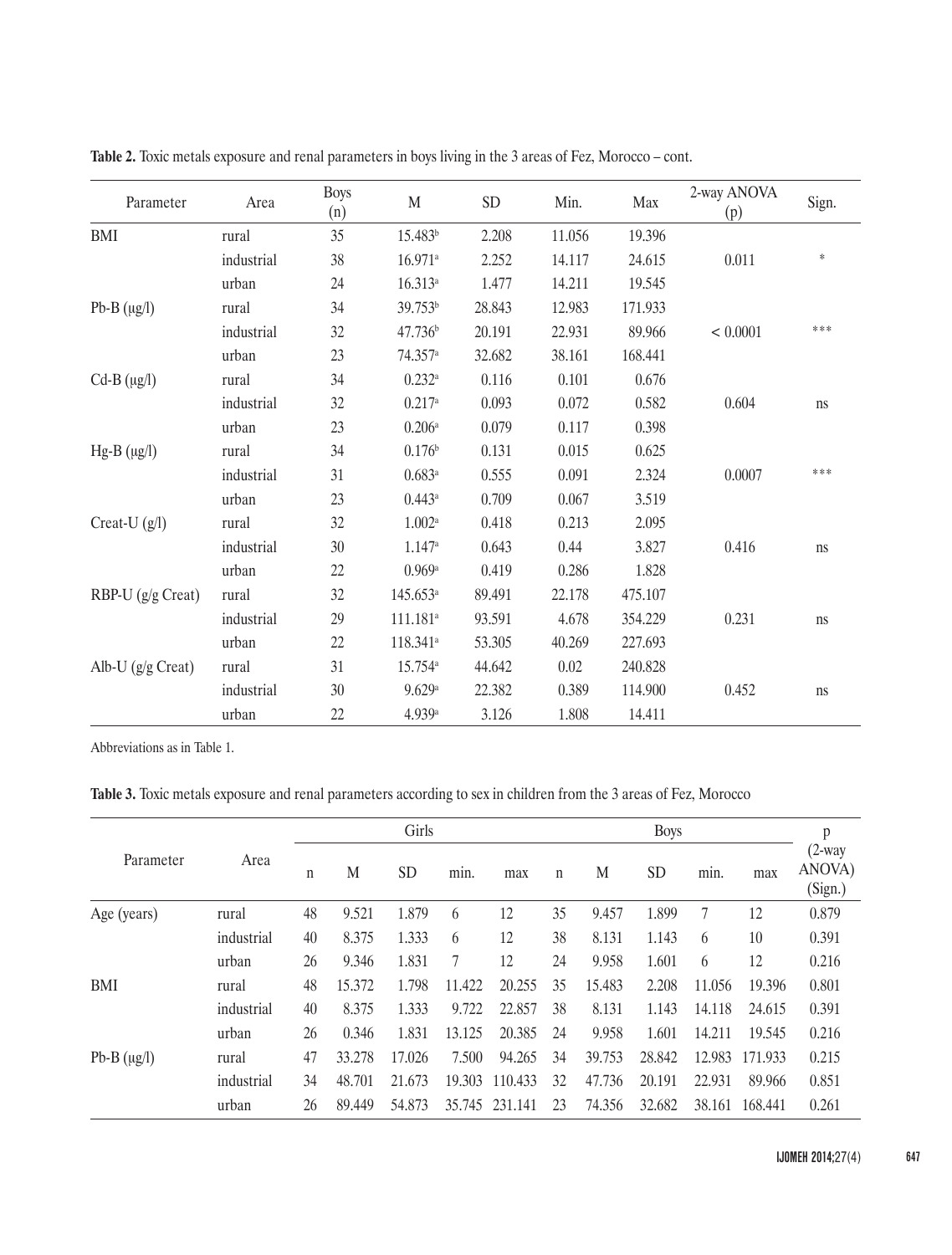|                   |            |             | Girls              |           |        |         |    | <b>Boys</b>        |        |        |         |                                |
|-------------------|------------|-------------|--------------------|-----------|--------|---------|----|--------------------|--------|--------|---------|--------------------------------|
| Parameter         | Area       | $\mathbf n$ | M                  | <b>SD</b> | min.   | max     | n  | M                  | SD     | min.   | max     | $(2$ -way<br>ANOVA)<br>(Sign.) |
| $Cd-B (\mu g/l)$  | rural      | 47          | 0.186 <sup>b</sup> | 0.055     | 0.086  | 0.341   | 34 | $0.232^{\rm a}$    | 0.116  | 0.101  | 0.676   | $0.023*$                       |
|                   | industrial | 34          | 0.223              | 0.102     | 0.067  | 0.471   | 32 | 0.216              | 0.093  | 0.072  | 0.582   | 0.783                          |
|                   | urban      | 26          | 0.221              | 0.101     | 0.072  | 0.473   | 23 | 0.206              | 0.079  | 0.117  | 0.398   | 0.542                          |
| $Hg-B (\mu g/l)$  | rural      | 46          | 0.275              | 0.297     | 0.035  | 1.524   | 34 | 0.175              | 0.131  | 0.015  | 0.625   | 0.076                          |
|                   | industrial | 33          | 0.591              | 0.807     | 0.074  | 4.248   | 31 | 0.683              | 0.554  | 0.091  | 2.324   | 0.586                          |
|                   | urban      | 26          | 0.713              | 1.041     | 0.053  | 5.313   | 23 | 0.443              | 0.709  | 0.067  | 3.519   | 0.141                          |
| Creat-U $(g/l)$   | rural      | 42          | 0.983              | 0.471     | 0.318  | 2.633   | 32 | 1.001              | 0.418  | 0.213  | 2.095   | 0.859                          |
|                   | industrial | 32          | 1.262              | 0.526     | 0.411  | 2.256   | 30 | 1.147              | 0.643  | 0.439  | 3.827   | 0.497                          |
|                   | urban      | 21          | 1.025              | 0.449     | 0.415  | 2.102   | 22 | 0.969              | 0.418  | 0.286  | 1.828   | 0.664                          |
| RBP-U (g/g Creat) | rural      | 41          | 131.161            | 62.091    | 19.413 | 304.412 | 32 | 145.652            | 89.491 | 22.178 | 475.107 | 0.444                          |
|                   | industrial | 32          | 140.557            | 129.994   | 7.206  | 703.456 | 29 | 111.181            | 93.591 | 4.678  | 354.229 | 0.261                          |
|                   | urban      | 20          | 141.695            | 85.231    | 37.452 | 381.028 | 22 | 118.341            | 53.305 | 40.269 | 227.693 | 0.317                          |
| Alb-U (g/g Creat) | rural      | 42          | 28.193             | 48.045    | 1.319  | 185.536 | 31 | 15.754             | 44.641 | 0.020  | 240.828 | 0.279                          |
|                   | industrial | 32          | 20.542             | 38.013    | 1.218  | 173.000 | 30 | 9.629              | 22.382 | 0.389  | 114.901 | 0.136                          |
|                   | urban      | 21          | 36.643a            | 66.591    | 3.134  | 279.202 | 22 | 4.939 <sup>b</sup> | 3.126  | 1.808  | 14.411  | $0.037*$                       |

**Table 3.** Toxic metals exposure and renal parameters according to sex in children from the 3 areas of Fez, Morocco – cont.

Means without any letter are not significantly different, means with different letters  $({}^a,{}^b)$  are significantly different at  $p < 0.05$  ( ${}^*$ ). Other abbreviations as in Table 1.

mean than girls (Table 3). As shown in Table 4, BCLs were associated with the number of cigarettes smoked at children's homes. The mean of the blood mercury levels



**Fig. 2.** Frequency of lead detection in blood samples from the studied population of children  $(N = 196)$ 

(BMLs) in our population was 0.491 μg/l (range: 0.015– 5.313 μg/l). The BMLs mean was higher in urban and industrial areas than in the control area (Tables 1 and 2) with no gender-related difference (Table 3). The BMLs were associated with amalgam fillings and infancy in the urban area (Table 4).

Pearson's test indicated in the whole population ( $N = 196$ ) a negative correlation between BLLs and the urinary creatinine concentrations ( $r = -0.174$ ,  $p = 0.025$ ), but no correlations were found between BLLs and urinary markers Alb-U and RBP-U ( $p = 0.589$  and  $p = 0.064$ , respectively). Nevertheless, BLLs were negatively correlated with height in girls from the urban area ( $N = 25$ ,  $r = -0.425$ ,  $p = 0.034$ , and as can be seen in Table 3, the urinary albumin mean in these girls was high enough (36.643 μg/l) to be considered as microalbuminuria. These subtle effects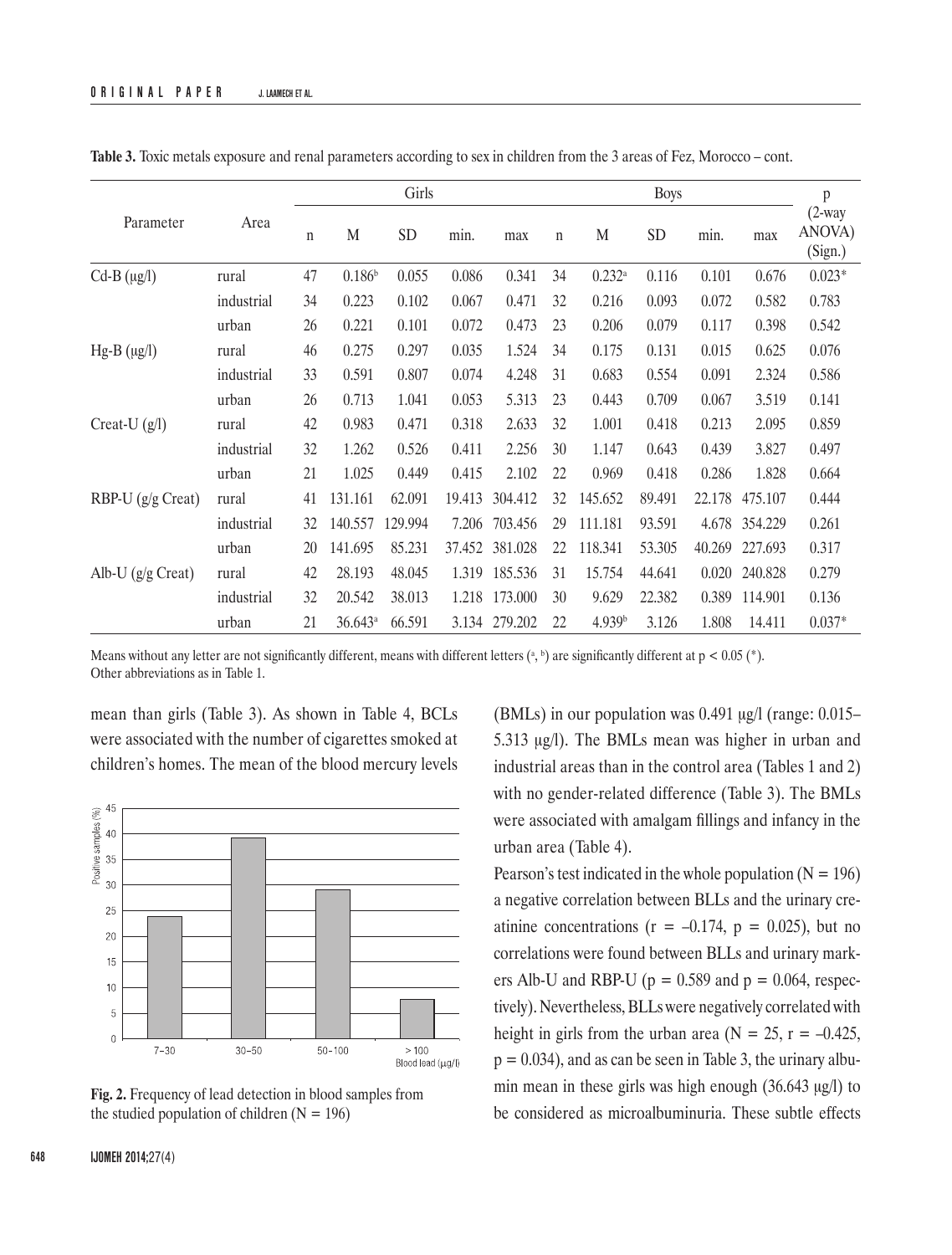| Factor                                          | Group        | (n) | Children Pb-B $(M \pm SD)$<br>$(\mu g/l)$ | p                   | Children<br>(n) | $Cd-B(M\pm SD)$<br>$(\mu g/l)$ | p                     | Children<br>(n) | $Hg-B (M \pm SD)$<br>$(\mu g/l)$ | p            |
|-------------------------------------------------|--------------|-----|-------------------------------------------|---------------------|-----------------|--------------------------------|-----------------------|-----------------|----------------------------------|--------------|
| Amalgams use                                    |              | 5   | $83.176^a \pm 55.494$                     | 0.148 <sup>ns</sup> | 5               | $0.251^a \pm 0.103$            | $0.978^{ns}$          | 5               | $1.499^a \pm 1.385$              | $0.0004***$  |
|                                                 | $\mathbf{I}$ | 191 | $50.885^a \pm 34.087$                     |                     | 191             | $0.212^a \pm 0.092$            |                       | 188             | $0.429^{\circ} \pm 0.601$        |              |
| Exposure                                        | I            | 51  | 58.164 <sup>a</sup> ±45.519               | $0.04*$             | 51              | $0.203^a \pm 0.081$            | $0.343^{ns}$          | 51              | $0.498^a \pm 0.615$              | $0.44^{ns}$  |
| to passive<br>smoking at<br>home                | $\mathbf{I}$ | 145 | 49.439 <sup>b</sup> ±30.242               |                     | 145             | $0.216^a \pm 0.095$            |                       | 142             | $0.441^a \pm 0.662$              |              |
| Number of                                       |              | 86  | $48.916^a \pm 29.096$                     |                     | 86              | $0.219^{\circ} \pm 0.093$      |                       | 85              | $0.511^a \pm 0.808$              |              |
| cigarettes                                      | $\mathbf{I}$ | 83  | $52.945^{\circ} \pm 42.402$               | $0.523^{ns}$        | 83              | $0.196^b \pm 0.071$            | $0.018*$              | 81              | $0.431^a \pm 0.545$              | $0.392^{ns}$ |
| smoked<br>inside the<br>child's home<br>per day | III          | 27  | $56.803^{\circ} + 25.356$                 |                     | 27              | $0.246^a + 0.128$              |                       | 27              | $0.362^a \pm 0.245$              |              |
| Infancy in urban                                |              | 124 | $60.685a \pm 37.472$                      | $0.006**$           | 124             | $0.217^a \pm 0.093$            | $0.891$ <sup>ns</sup> | 122             | $0.605^a \pm 0.769$              | $0.002**$    |
| environment                                     | $\mathbf{I}$ | 72  | $36.251^b \pm 23.214$                     |                     | 72              | $0.205^a \pm 0.091$            |                       | 71              | $0.201b \pm 0.165$               |              |

**Table 4.** The effect of various factors on toxic metals concentrations in blood among children of Fez, Morocco

For the factor "Number of cigarettes smoked inside the child's home per day" – group I: "0", group II: "1–4", group III: "≥ 5 cigarettes". For other factors: group I: "yes"; group II: "no".

Other abbreviations as in Table 1.

in girls from the inner city of Fez can be related to the high BLLs in these girls that had the highest BLLs mean in our population (89.451 μg/l) (Table 1).

#### **DISCUSSION**

## **Blood lead**

In Morocco, there was just one study describing lead in hair of 327 school children living in a wastewater spreading field of Marrakesh city in the south of Morocco (1999) and it reported the mean of  $14.8 \pm 4.5$  μg/g in exposed children that was not significantly different from the mean obtained in the control area [24]. Few studies concern blood toxic metals environmental exposure in children in the neighboring countries. In Egypt, a study undertaken during the phase of leaded petrol in 126 traffic policemen in Cairo city reported a high mean of BLLs  $(292 \pm 75 \text{ µg/l})$  and a high hemoglobin concentration in the examined subjects in comparison with the control group. This occupational exposure indicated a potential risk from

traffic-exhaust-induced air pollution for other groups of the Cairo population, such as children and pregnant women [25].

The mean of blood lead levels (Pb-B) in all children of our population was  $55.531 \mu g/l$  (girls:  $57.142 \mu g/l$ , boys: 53.954 μg/l). This BLLs mean is in accordance with the one found in 190 Egyptian school children of the same age range (62.2 μg/l) exposed to high traffic density around their school [26], but it is lower in comparison with the mean reported by Mostafa GA in 2009 for 100 children from Cairo city (median: 90 μg/l, range: 30–280 μg/l). Such a high BLLs median, that can be related to high exposure of children to traffic exhausts in the mega city of Cairo, is however comparable to the BLLs mean that we found in the urban area (82.36 μg/l) [27].

The comparison of the BLLs mean of all children in this study with the means reported in other countries indicates that BLLs mean in our series is higher than the means reported recently in most Central Europe cities and in Canadian children with the same age range, with Pb-B means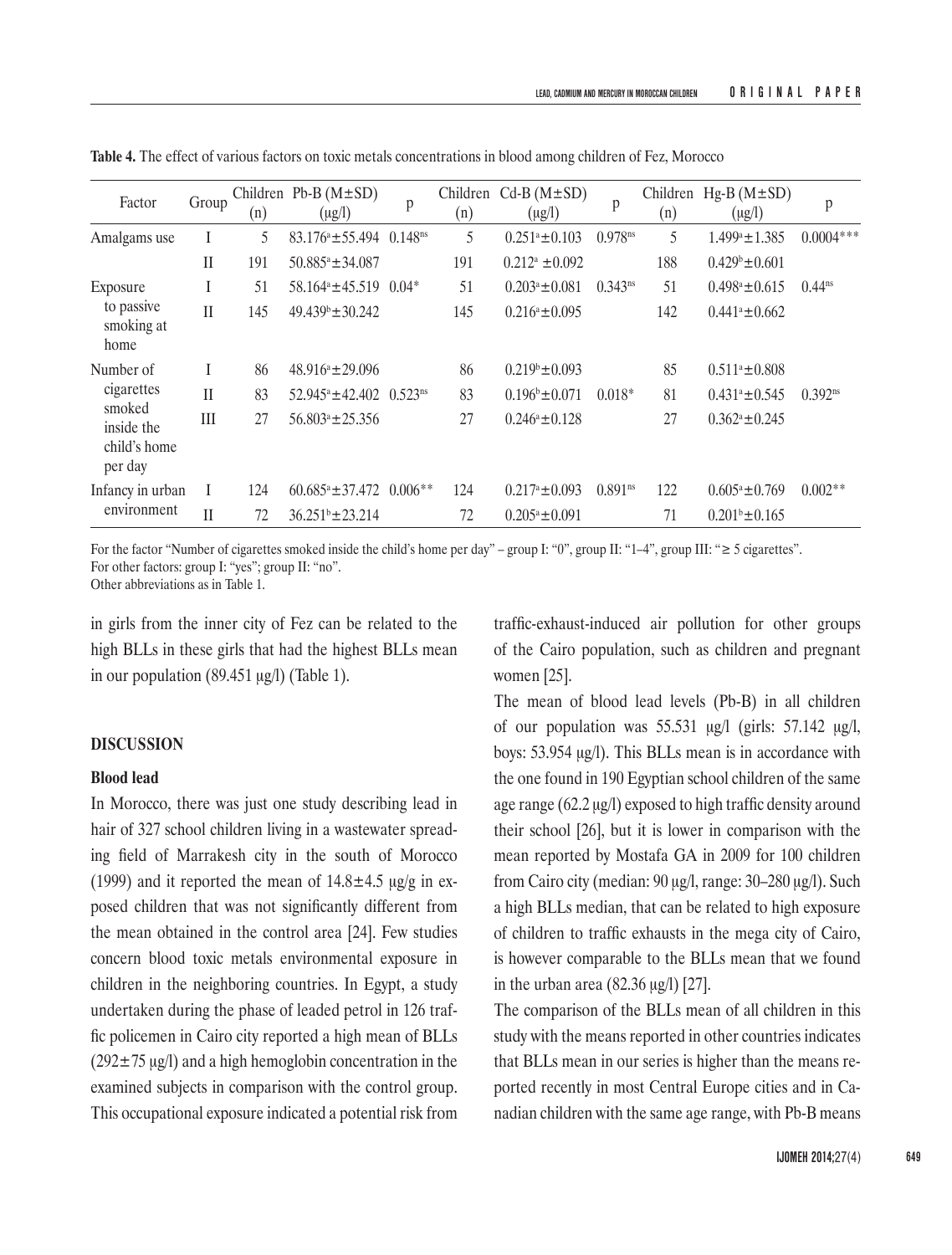ranging between 10 μg/l and 20 μg/l [28–30]. Children with a BLLs mean above the Centre for Disease Control and Prevention's (CDC) level of concern ( $\geq 100 \mu g/l$ ) [23] represented about 8% of the population (out of whom 75% lived in the urban area), this percentage is lower that the percentage reported in the studies on Egyptian children (25% and 43%, respectively) [26,27]. About 30% of children had BLLs between 50 μg/l and 100 μg/l (out of whom about 50% lived in the urban area) (see Figure 2). The absence of the gender-related influence on BLLs fits in with other studies in children [31].

The mean of BLLs in the urban area (82.361 μg/l) is much higher than the means reported in French children (8–12) years old) exposed to non-ferrous smelters pollution and in children (8–11 years old) inhabiting French industrial areas (39.5 and 34.8, respectively) [32,33]. It is also much higher than the BLLs means in urban areas in Canada (children aged 6–11 years, 10.2 μg/l) and in Brazil (children aged 6–8 years, 24 μg/l) [30,34]. The BLLs in our series are however comparable to other studies in children exposed to roads with heavy traffic, e.g., studies conducted in India (children aged 3–12 years) and in Uruguay (children aged 2–14 years) cities reported BLLs of 93.2 μg/l and 94 μg/l, respectively [35,36]. Interestingly, these studies reported the proximity to traffic as the main determinant of high BLLs in children.

Our findings concerning BLLs means in the 3 areas (Tables 1 and 2) indicate a great effect of exposure to traffic exhausts of highways on BLLs in girls and boys from the urban area (a significantly higher BLLs mean than the means in the industrial and control areas); in comparison with the effect of industrial emissions, that is absent in boys for whom no significant difference in the BLLs mean was found between the industrial and rural area (Table 2). Girls from the industrial area had a significantly higher BLLs mean than those living in the control area, but this can be attributed to the fact that the mean age of these girls was lower in the industrial area than in the control area (Table 1), and so the girls from the industrial area could be more sensitive to the environmental lead exposure. Then, the effect of industrial emissions in our children, albeit present, remains small. Another observation is the relatively high BLLs mean in children from the rural area that suggests the implication of other determinants of exposure to lead.

The use of leaded gasoline is a major cause of air pollution in urban areas [37]. In Morocco, surprisingly, the use of lead is limited, but it was still used in gasoline in the period when our study was performed (June 2007 – January 2008) [5]. Thus, the traffic exhausts in the urban area located in the inner city of Fez can partly explicate the high BLLs found in children from the urban area, while the relatively high BLLs in children from industrial area can partly be explained by exposure to lead from industrial emissions. The effect of these emissions on BLLs is weaker since they have generally been restricted during the last decade. The BLLs mean is low in the control area (rural area) that is located far from the traffic exhausts and the industrial emissions. [Mathee](http://www.sciencedirect.com/science/article/pii/S0013935105001088)[a](http://www.sciencedirect.com/science/article/pii/S0013935105001088#aff1) et al. reported in a study undertaken in 2002 in 429 children (5–11 years old) that the introduction of unleaded petrol in South Africa (in 1996) produced significant reductions in the mean Pb-B concentrations among Cape Peninsula inner city children (from 160 to 64 μg/l) and in the proportion of children with elevated blood lead levels  $\geq 100 \mu g/l$ (from 90% to 10%) just in six years after the start of Phasing Out Leaded Gasoline [38].

With respect to other lead exposure determinants (Table 4), children exposed to passive smoking had significantly elevated BLLs in comparison to children not exposed to tobacco smoke. The BLLs increased also with the number of cigarettes smoked at the child's home, but not in a significant way ( $p = 0.52$ ). This can be explained by the low number of cigarettes smoked at the children's homes. The exposure to passive smoking can explain well the relatively high BLLs in children from the rural area that are exposed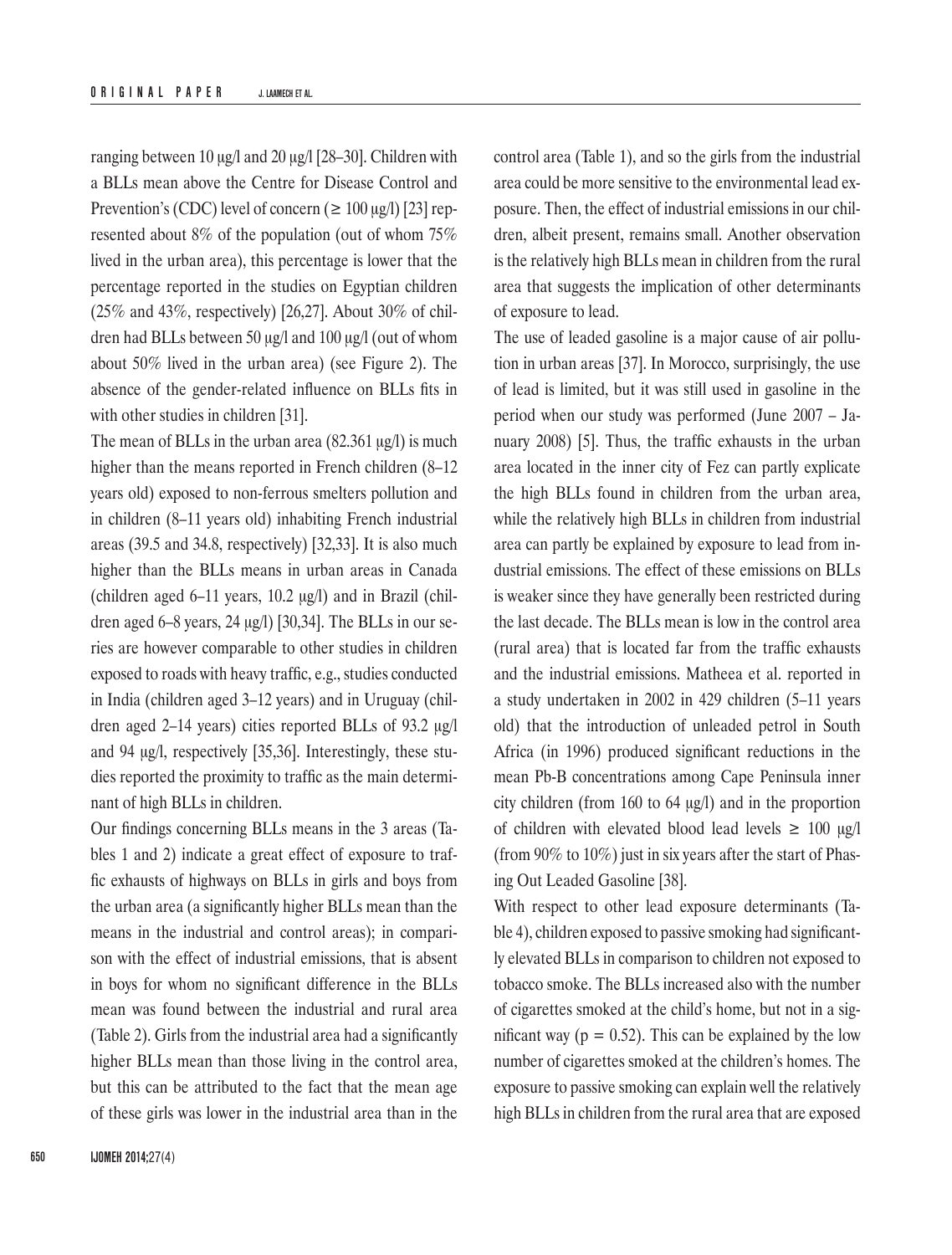neither to heavy traffic nor to industrial emissions. A cigarette generally contains 0.6–17 μg of lead [39,40]. Many studies showed that parents' smoking habits or passive smoking had an impact on children's BLLs [9,41]. Willers et al. even found a dose-response relationship between the amount of tobacco smoked by the mother and BLLs of children [42].

Another determinant of elevated BLLs in children was the infancy in an urban area, therefore, children that had spent their whole childhood in an urban area had higher BLLs  $(p = 0.006)$  than those who had just emigrated from the rural area to Fez city. This can mainly be explained by the exposure to traffic exhausts in the urban area and it can confirm our findings in this area.

The adverse health effects associated with elevated BLLs have been widely studied and documented. Children are particularly vulnerable to lead poisoning, even more than adults because they absorb more lead from their environments [43,44]. The CDC considers lead poisoning as one of the most common preventable pediatric health problems involving mainly neurological effects in children with BLLs  $> 100 \text{ µg/l} (0.5 \text{ µmol/dl})$ [23]. Therefore, about 8% of the children in our sample that have  $BLLs > 100 \mu g/l$  need a strict medical followup. Many reports have documented evident adverse effects of BLLs < 100 μg/l in children. Thus, children that have BLLs 50–100 μg/l (approximately 30% of children in our population particularly those living in the urban area; see Figure 2) are likely to suffer from neurocognitive and behavioral deleterious effects. It has been revealed that attention, executive functions, visualmotor reasoning skills (IQ scores), vestibular-propioceptive control, and social behavior are especially affected [45,46].

For these reasons, the declaration of Brescia on metal neurotoxicity recommended that the B-Pb action level for children should be reduced to 50 μg/l in nations worldwide [47]. Furthermore, other findings suggest that there

may be no threshold for the adverse consequences of lead exposure [48,49].

In addition, Menke et al. (2006) found that BLL was significantly associated with both myocardial infarction and stroke mortality at  $BLLs > 20 \mu g/l$ , approximately 5-times lower than the recommended limit of CDC [50]. In this case, even the children having BLLs 30–50 μg/l, that represent about 40% of our population (Figure 2), especially those living in the urban area, are likely to suffer from adverse effects of lead exposure, particularly if the environmental exposure remains at this level.

As regards renal effects of lead exposure, as shown in Tables 1 and 2, none of the renal parameters studied showed any statistically significant difference between children in the 3 areas, either in girls or in boys. The influence of lead exposure on the renal parameters studied was further assessed by Pearson coefficient in all children  $(N = 164)$  that revealed a negative correlation between BLLs and the urinary creatinine concentrations ( $r = -0.174$ ,  $p = 0.025$ ). The urinary creatinine is not commonly used as the serum creatinine in evaluating lead renal effects, but this negative correlation at such a low level of exposure can indicate negative effects of environmental lead on the glomerular filtration rate in children, (evaluated generally with the creatinine clearance [51]), particularly those with high BLLs.

No correlations were found between BLLs either with urinary albumin (Alb-U) or with urinary RBP (RBP-U)  $(p = 0.589$  and  $p = 0.064$ , respectively). However, a strong positive correlation was found between Alb-U and RBP-U  $(r = 0.361, p < 0.0001)$  indicating that glomerular and tubular alterations can occur simultaneously and may considerably affect the renal function in these children (particularly girls with high Alb-U levels).

In addition, positive correlations were found between BLLs and BCLs  $(r = 0.207, p = 0.0035)$ , between BLLs and BMLs ( $r = 0.348$ ,  $p < 0.0001$ ), and between BCLs and BMLs ( $r = 0.681$ ,  $p < 0.0001$ ). Mercury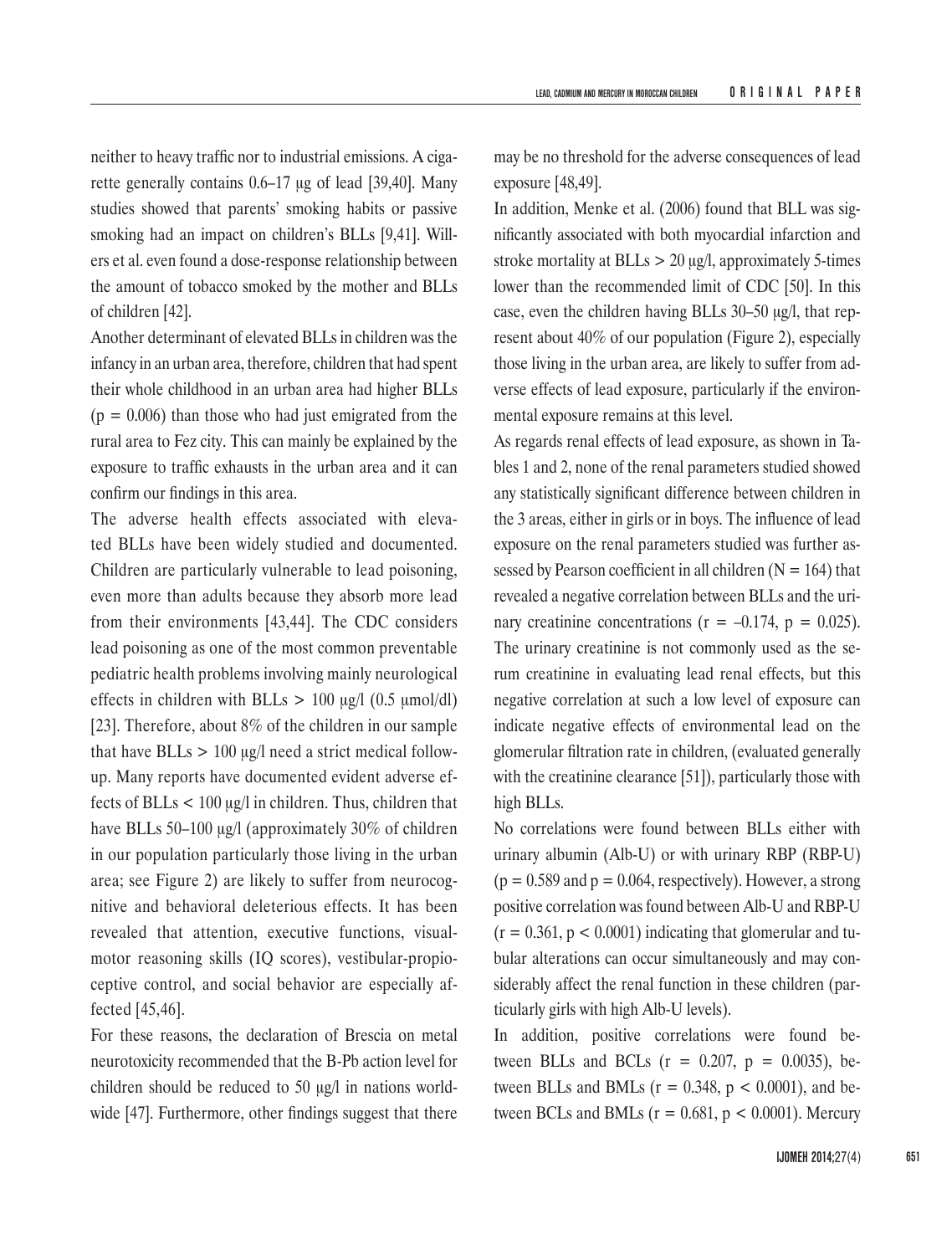was observed to increase the toxic effects of lead on the glomerular filtration function and to potentiate cadmium effects on the renal tubular function. On the other hand, lead and cadmium had some competitive effects [52]. These strong positive correlations found between the trace elements studied in our population indicate eventual interactions between them. This can probably increase lead toxic effects in children even at a low environmental level of exposure.

No correlations between trace elements and renal markers were found after data analysis of every area separately. In order to further analyze possible renal effects of lead exposure in children, we checked for any correlations between renal markers and BLLs within the smaller subgroups of children with high BLLs (above 50 μg/l, 70 μg/l and 100 μg/1), but no correlation was detected in these subgroups.

This finding was in accordance with other studies describing renal biomarker anomalies in children at a low level of environmental exposure to lead [32,15]. Nevertheless, when we further analyzed the outcomes concerning BLLs effects on physical development of children, the only results found significant concerned girls from the urban area  $(N = 25)$  that had the highest BLLs mean in our population (89.451 μg/l) (Table 1), and for whom BLLs were negatively correlated with height ( $r = -0.425$ ,  $p = 0.034$ ) and even negatively correlated with weight, but without clear significance ( $r = -0.369$ ,  $p = 0.069$ ).

Yang et al. (2012) [53] reported the same finding in Chinese children (3–8 years of age; BLLs mean: 73 μg/l) exposed to electronic waste. It has been known that lead affects negatively the physical development of children by blocking the absorption of calcium, iron and other elements, and inhibiting the synthesis and utilization of some hormones [54,55]. Many studies also showed that high BLLs had a negative correlation with children's stature [56,57]. Another remarkable finding in girls from the inner city area was the high mean of urinary albumin (36.643 mg/g creatinine) (Table 3). The [American Diabetes Association](http://www.ncbi.nlm.nih.gov/pmc/articles/PMC2265055/#b2-ehp0116-000394)  [\(2004](http://www.ncbi.nlm.nih.gov/pmc/articles/PMC2265055/#b2-ehp0116-000394)) [58] considers Alb-U  $\geq$  30 mg/g creatinine (microalbuminuria) as the earliest clinical evidence of chronic nephropathy in children.

These effects in girls from the inner city of Fez can be related to the high BLLs in these girls that had the highest BLLs mean in our population (89.451 μg/l) and among whom we noticed the highest Pb-B value in our series (231.141 μg/l). Therefore, even a low environmental level of lead exposure in children can cause subtle effects in children without clear evidence of a threshold. These findings obtained for the first time in Morocco reinforce the need to control and regulate potential sources of contamination by this trace element. The situation in Fez city indicates the real need to undertake preventive actions for the protection of children from passive smoking; even at home, and governmental actions involving firstly the elimination of any leaded petrol in Morocco (officially used or in the black market).

#### **Blood cadmium**

The mean of blood cadmium levels (BCLs) in all children was 0.221 μg/l (girls: 0.212 μg/l, boys: 0.221 μg/l). The BCLs means were lower than those reported in 103 primary school children (6–12 years old) in Cairo city (1.34 μg/l) [59] and proved to be lower also in comparison with the means in French, Canadian an Chinese children living in urban areas (0.48 μg/l, 0.35 μg/l and 0.69 μg/l, respectively) [32,53,60], but they are somehow elevated in comparison with the BCLs means in children from many urban areas in Central Europe cities [28,61–64].

As shown in Table 1 and 2, boys and girls from the 3 areas have very close BCLs means with no significant differences between various areas. This finding demonstrates the limited impact of industrial emissions on BCLs in Fez city. This is in accordance with previous literature demonstrating that the residential area was found not to be a variable, which can affect BCLs [65–67].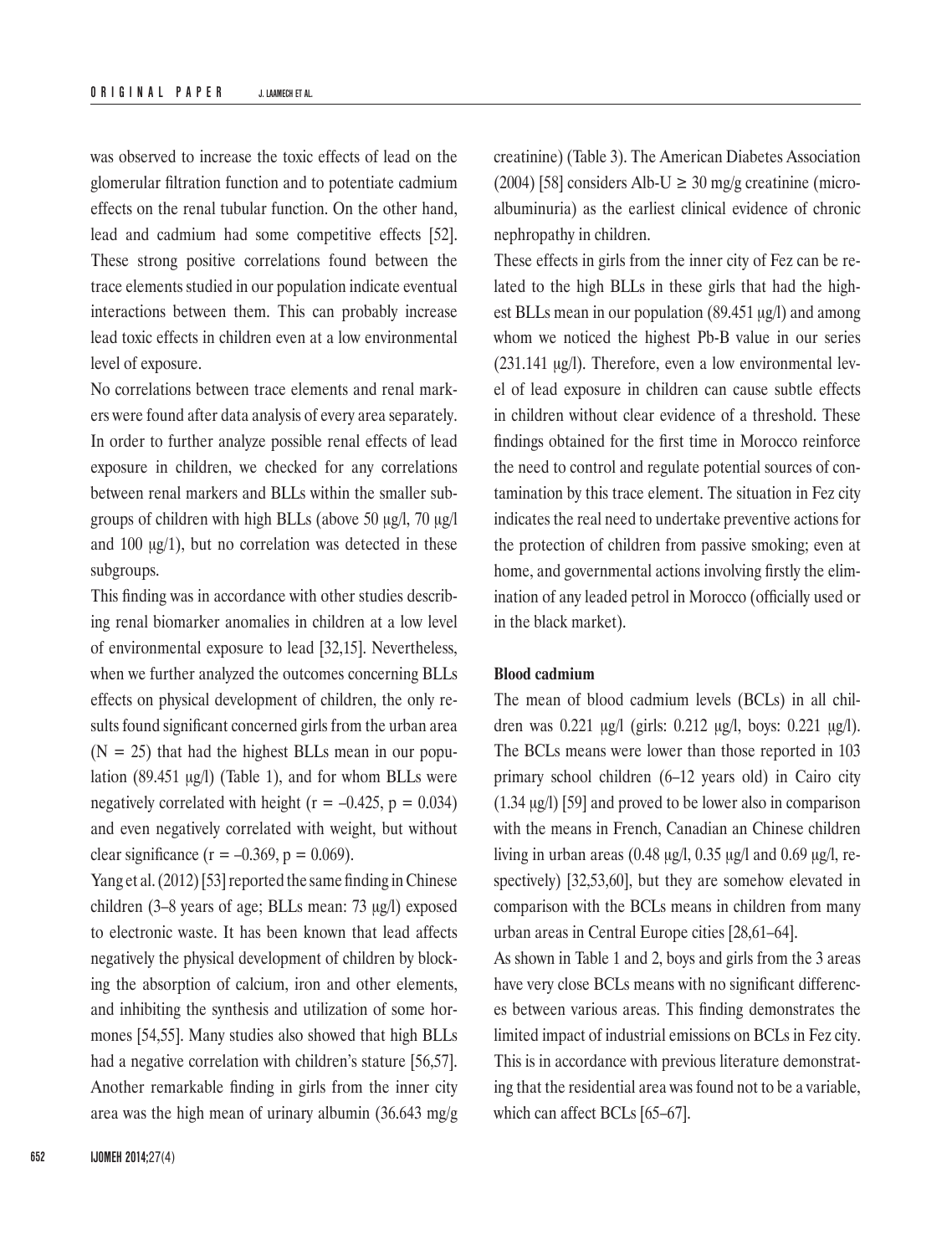The only effect of gender was noticed in the rural area, where boys had a higher BCLs mean than girls (Table 3). This finding is in agreement with some previous studies reporting that boys tend to have a higher uptake of environmental heavy metals than girls, principally due to behavioral differences [68].

Another factor that can explain this difference related to gender is shown in Table 4; as the BCLs in children increase with the increasing number of cigarettes smoked at home. This effect of passive smoking was also reported in Cairene (Egypt) children (aged from 6 to 12) environmentally exposed to cadmium [59]. In Morocco, boys in the same range of age studied in our study are more accustomed to be with their fathers-smokers or other mensmokers smoking at home (smoking mothers are not common in Morocco) than girls, and thus they are more exposed to passive smoking. This gender-induced effect was found just in the rural area probably due to the low education level. Men-smokers in the rural areas smoke usually in the presence of boys, while girls are less exposed to this passive smoking (due to social traditions).

Table 4 indicates also that there was no significant difference  $(p = 0.343)$  between BCLs means in children exposed and non-exposed to parental smoking. This result can be explained by the low number of cigarettes smoked at children's homes. A cigarette contains generally 1–2 μg of cadmium [39,40]. Shaham et al. reported in 1996 that exposure to cigarette smoke via passive or active smoking was able to increase the BCL by an average of 0.01 μg/100 ml and this impact is greater whenever the amount of tobacco smoke increases (increasing number of cigarettes smoked per day) [69].

Long-term exposure to Cd is able to cause considerable kidney and bone damage – particularly tubular proteinuria – and low bone mineral density [70]. Although the threshold value of BCLs beyond 5 μg/l was reported as a risk of intoxication [65,71], recent studies have suggested that estimates of levels of cadmium in the body

that produce renal damage in the kidney were too high and that the tolerated cadmium limit defined should be lower [72,73]. In this study, none of the renal parameters studied showed any statistically significant differences between the 3 areas, either in girls or in boys (Tables 1 and 2) and no correlation was found between BCLs and the studied renal markers concentrations.

This finding is in agreement with the results reported by de Burbure et al., conducted in French and Czech 8–12-yearolds with low BCLs (0.48 and 0.23 μg/l, respectively) [32,52], and it is also in agreement with the findings in Egyptian children with a relatively high cadmium level (1.34 μg/l) with no effects of this level on α-1-microglobulinuria, suggesting a subclinical renal effect after several years of cumulative exposure in children [59]. Moreover, Cikrt et al. did not find any relationships between Cd-B and Alb-U or RBP-U in adults even with BCLs above 1 μg/l [74].

## **Total blood mercury**

Very few studies concern blood mercury environmental exposure in children in the neighboring countries. In Egypt, El-baz et al. reported a highly significant increase in the mean hair mercury level in autistic children compared to the control group  $(0.79 \pm 0.51 \text{ vs. } 0.12 \pm 0.086 \text{ ppm}, \text{respec-}$ tively) ( $p < 0.001$ ), with a mild increase in the mercury level in children with maternal history of dental amalgam fillings and high fish consumption during pregnancy [75]. These interesting findings suggest that biological damage from mercury as a neurotoxic substance, besides genetic susceptibility in the form of reduced ability to excrete mercury and/or increased environmental exposure at key times in development, may play a causal role in autism.

The blood mercury levels (BMLs) mean in the whole population of children was 0.491 μg/l (girls: 0.535 μg/l, boys: 0.431 μg/l). This mean is in parity with previous studies in children from urban areas in Croatia (0.44 μg/l), Slovakia (0.52 μg/l), Sweden (0.43 μg/l) [28] and the Czech Republic (0.42 μg/l and 0.46 μg/l) [61,62], but it is higher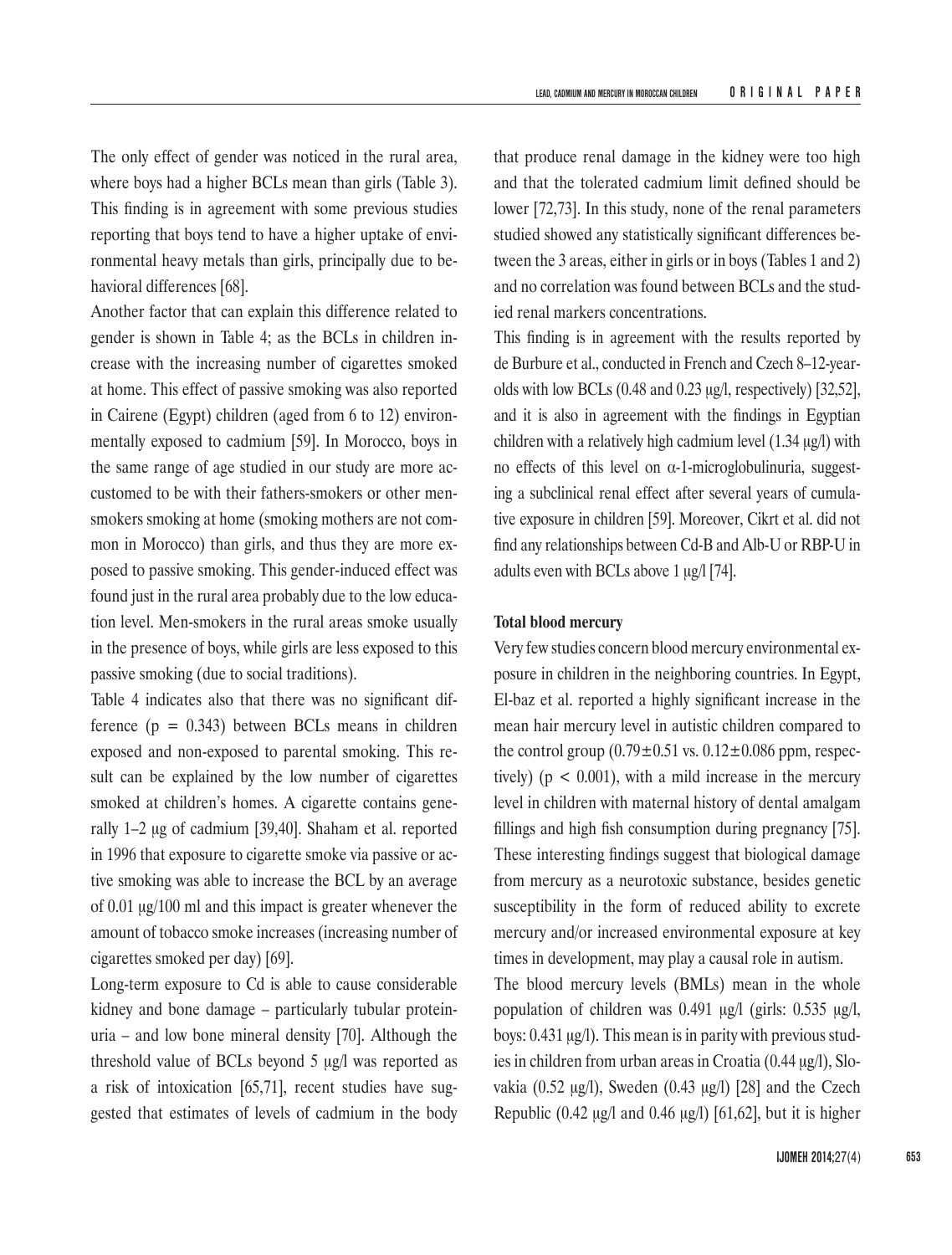than BMLs means in children from Poland (0.12 μg/l) [28] and from the US (0.33 μg/l) [76]. Moreover, no sex-related differences were observed in different areas (Table 3), this absence of the gender influence on BMLs fits in with other studies in children [52,61,62].

As shown in Tables 1 and 2, children from urban and industrial areas had higher BMLs means than the mean recorded for children from the rural area, both in girls and in boys. Environmental exposure to mercury (Hg) comes mainly from fish intake and dental amalgam fillings [4]. Nevertheless, fish intake of children is low and cannot explain this difference. About 79.2% of children in the industrial area consume just one fish meal every two weeks, and the percentages noticed in children from the urban and rural areas are close (41.41% and 40.79%, respectively) (results not shown in tables).

The use of amalgam fillings can however better explain this difference, as 10% and 14% of children in the urban and industrial areas, respectively, have amalgams, but no amalgams use was noticed in rural children (0%; results not shown in tables). Moreover, as can be seen in Table 3, in spite of the infrequent use of dental amalgam fillings in our population and the low BMLs means found, the well known [4] determinant of elemental Hg was present as children with amalgams had a significantly  $(p = 0.0004)$  higher BMLs mean than children without amalgam fillings.

The infancy in the urban environment was another determinant of exposure to Hg-B, thus children that spent their whole childhood in the urban area had a significantly  $(p = 0.002)$  higher BMLs mean than children who had migrated from a rural area to the Fez city. This finding can be partly explained by the abundance of fish and the easy access to it and to dental care (including amalgam fillings) in the urban and industrial areas compared to the rural area (due to economic factors).

None of the renal markers studied showed any statistically significant difference between the 3 areas, either in girls or in boys (Tables 1 and 2) and no correlation was found between BMLs and the renal parameters indicating a limited impact of Hg-B exposure on renal function in children in the light of renal markers used. However, all the present BMLs are much lower than those suspected to cause health effects ( $> 20 \text{ µg/l}$ ) [77] since the highest value of Hg-B in our series is 5.313 μg/l and most children had Hg-B below 1 μg/l.

## **CONCLUSION**

There are few environmental studies concerning the impact of low environmental exposure to lead, cadmium and mercury, especially in children who are considered to be more sensitive to adverse effects of trace elements than adults. In Fez city (north of Morocco), this is the first study with a strict control of analytical quality concerning blood concentrations of Pb, Cd and Hg in children, at low environmental level of exposure, and evaluation of some determinants and some early renal effects of this exposure.

This study showed high BLLs in children – especially those from the inner city. BLLs were associated with traffic exhausts (in particular with the still present use of leaded petrol), passive smoking and infancy in an urban area. Renal and developmental effects of lead exposure noticed in children (particularly in girls from the inner city) are suspected to cause several health problems later in life. About 8% of children in our population need a strict medical follow-up (BLLs  $\geq 100 \mu g/l$ ) and some nutritional interventions can be undertaken to reduce lead absorption and to provide an adequate amount of calcium in children's diets, as calcium has been found to decrease the intestinal absorption of lead [78].

Further studies with large cohorts and other renal markers in different areas of Morocco have to be conducted to reduce the lack of data concerning the impact of low environmental level of exposure to Pb, Cd and Hg in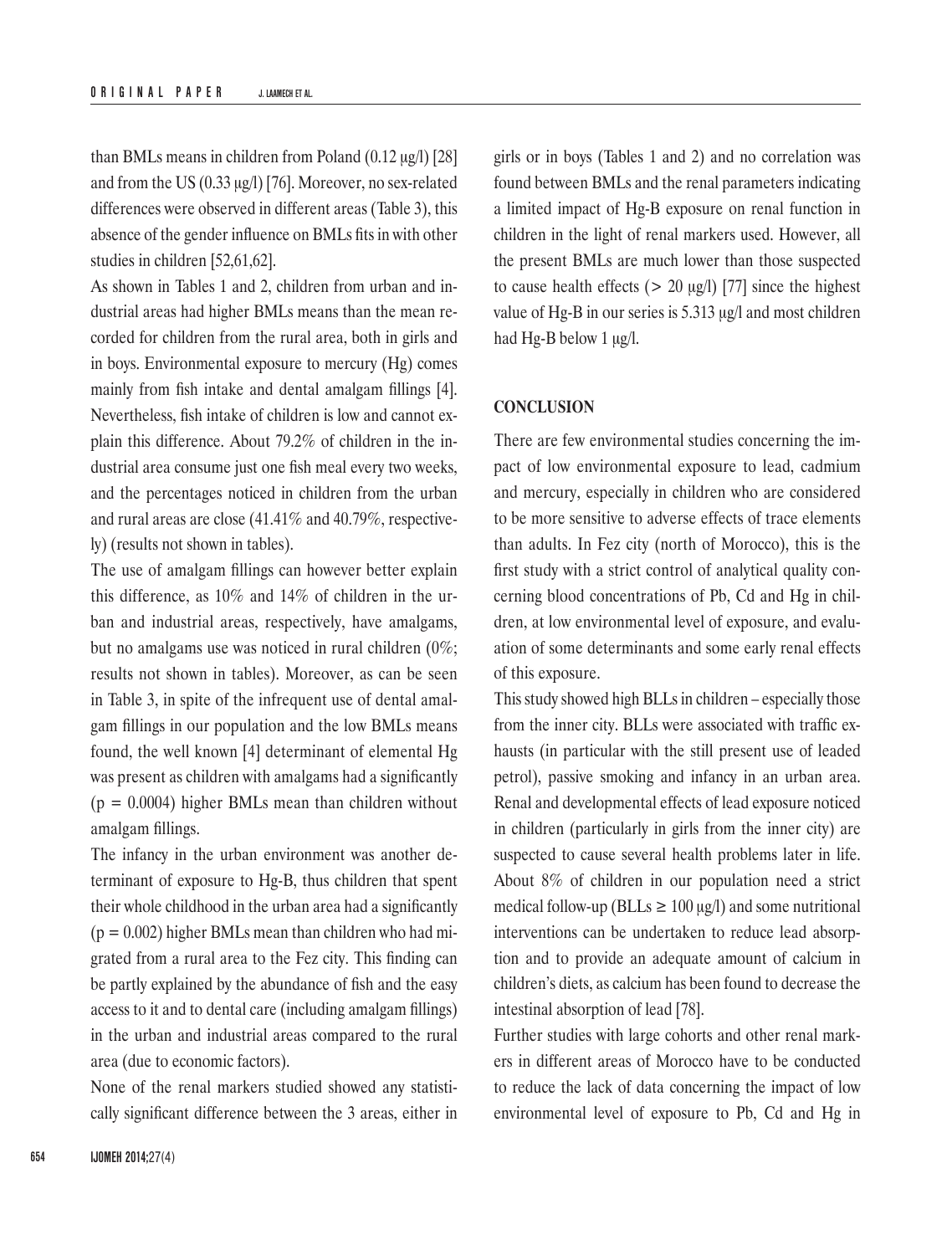children. BCLs were associated with the number of cigarettes smoked at children's homes. Although these BCLs were relatively low, the situation is far from comforting in Fez city, because Cd accumulates in the body over time, therefore, even the low levels observed in children now may result in high concentrations in kidneys in the elderly (especially in girls), in particular if exposure remains constant at this level.

In spite of the low levels, BMLs displayed associations with amalgam fillings and infancy in the urban area. BMLs are much lower than those suspected to cause health effects due to low intake of fish and infrequent use of amalgam fillings in children in our population.

These findings obtained for the first time in Morocco reinforce the need to control and regulate potential sources of contamination by these trace elements. This disturbing situation highlights the real need to undertake preventive actions for the protection of children from passive smoking, even at home, and governmental actions involving firstly the elimination of any leaded petrol in Morocco (used officially or in the black market).

#### **REFERENCES**

- 1. Goyers RA. Toxic effects of metals. In: Klaassen CD, Amdur MO, Doull J, editors. Casarett and Doull's toxicology: The basic science of poisons. 5th ed. New York: McGraw-Hills; 1996. p. 691–736.
- 2. Mortada WI, Sobh MA, El-Defrawy MM, Farahat SE. Reference intervals of cadmium, lead and mercury in blood, urine, hair and nails among residents in Mansoura city, Nile Delta, Egypt. Environ Res Sect A. 2002;90:104–10, [http://dx.doi.](http://dx.doi.org/10.1006/enrs.2002.4396) [org/10.1006/enrs.2002.4396](http://dx.doi.org/10.1006/enrs.2002.4396).
- 3. Tripathi RM, Raghunat R, Kumar AV, Sastry VN, Sadasivan S. Atmospheric and children's blood lead as indicators of vehicular traffic and other emission sources in Mumbay, India. Sci Total Environ. 2001;267:101–8, [http://dx.doi.](http://dx.doi.org/10.1016/S0048-9697(00)00770-1) [org/10.1016/S0048-9697\(00\)00770-1](http://dx.doi.org/10.1016/S0048-9697(00)00770-1).
- 4. Berlin M, Zalups RK, Fowler BA. Mercury. In: Nordberg GF, Fowler BA, Nordberg M, Friberg LT, editors. Handbook on the toxicology of metals. 3rd ed. Amsterdam: Elsevier, Academic Press; 2007. p. 675–727, [http://dx.doi.](http://dx.doi.org/10.1016/B978-012369413-3/50088-4) [org/10.1016/B978-012369413-3/50088-4](http://dx.doi.org/10.1016/B978-012369413-3/50088-4).
- 5. Mem.gov.ma [Internet]. Governmental actions in the Moroccan Ministry of Energy, Mines, Water and Environment in 2008. Section of Documentation [updated 2009 March 1; cited 2009 August 1]. Available from: http://www. mem.gov.ma.
- 6. Fejjal A. [Industry and industrialization in Fez city]. Mediteranian. 1986;59(4):63–74. French.
- 7. Pihan JC, Gukert A, Morel JL, editors. Use of wastewater for irrigation and contamination of agricultural production by heavy metals. Proceedings of the 1st Fronco-Moroccan Inter-University Conference; 1987 March 5–8; Fez city, Morocco. Paris: Springer; 1990.
- 8. Bouhouch S, Lekouch N, Sedki A, Pineau A. Assessment of trace elements levels in drinking water in the city of Marrakech. 1st International Collogue on Water and Environmental Management of Water Resources, Recycling Wastewater and Environment; 1999 June 25–26. Agadir city, Morocco. Paris: Springer; 2002.
- 9. Baghurst P, Tong SL, McMichael AS, Robertson EF, Wigg NR, Vimpani GV. Determinants of blood lead concentrations to age 5 years in a birth cohort study of children living in the lead smelting city of Port Pirie and surrounding areas. Arch Environ Health. 1992;47:203–10, [http://dx.doi.](http://dx.doi.org/10.1080/00039896.1992.9938350) [org/10.1080/00039896.1992.9938350](http://dx.doi.org/10.1080/00039896.1992.9938350).
- 10. Skerfving S, Bergdahl IA. Lead. In: Nordberg GF, Fowler BA, Nordberg M, Friberg LT, editors. Handbook on the toxicology of metals. 3rd ed. Amsterdam: Elsevier, Academic Press; 2007. p. 599–643.
- 11. Toxicological profile for cadmium. US Department of Health and Human Services, Public Health Service, Agency for Toxic Substances and Disease Registry, Atlanta, GA [updated 2010 March 2; cited 2010 Jul 2]. Available from: http://www.atsdr. cdc.gov/toxprofiles/tp13.html.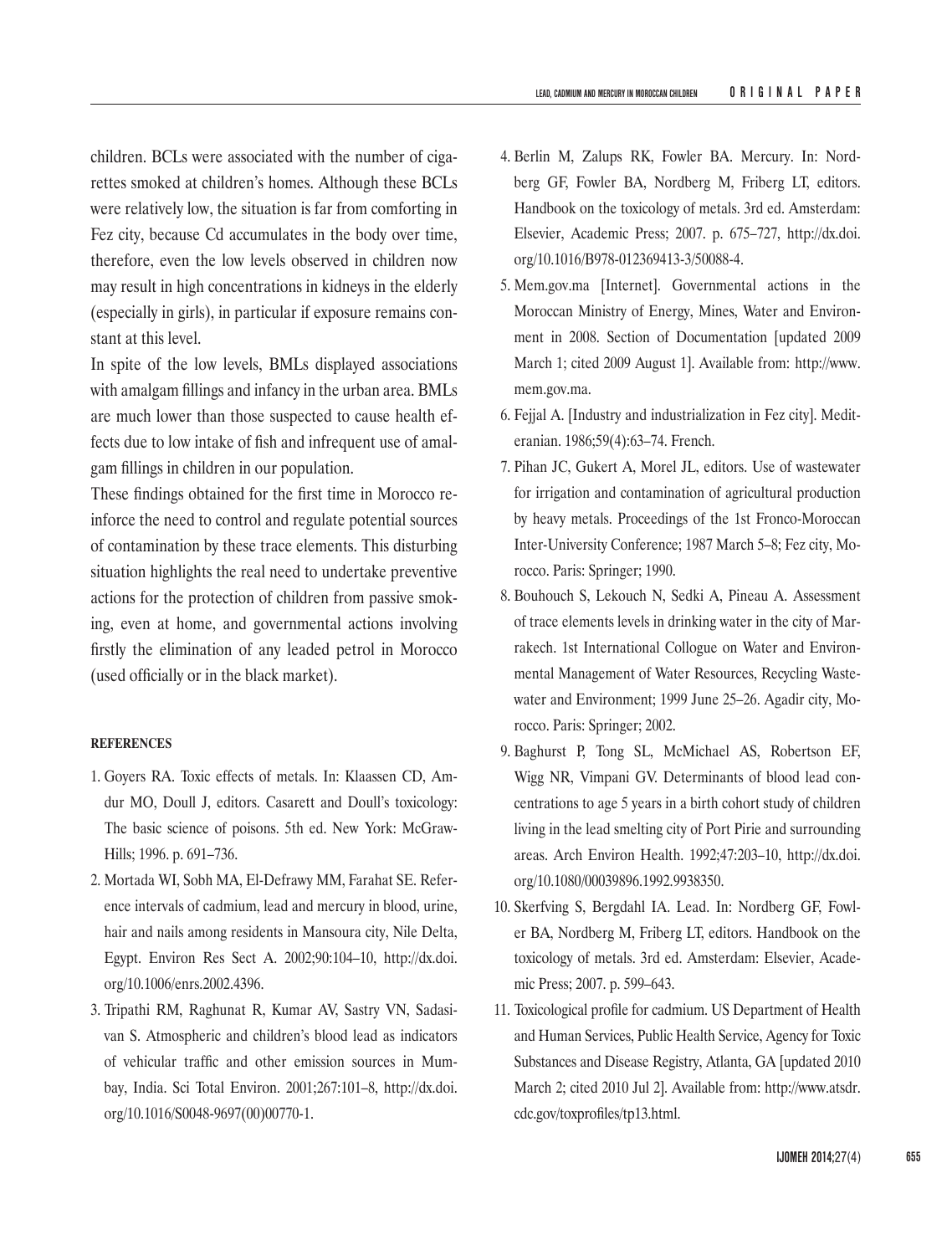- 12. Fels LM, Wunsch M, Baranowski J, Norska-Borowka I, Priée RG, Taylor SA, et al. Adverse effects of chronic low level lead exposure on kidney fonction – A risk group study in children. Nephrol Dial Transplant. 1998;13:2248–56, <http://dx.doi.org/10.1093/ndt/13.9.2248>.
- 13. Bernard A, Thielemans N, Roels H, Lauwerys R. Association between NAG-B and cadmium in urine with no evidence of a threshold. Occup Environ Med. 1995b;52:177–180, [http://](http://dx.doi.org/10.1136/oem.52.3.177) [dx.doi.org/10.1136/oem.52.3.177](http://dx.doi.org/10.1136/oem.52.3.177).
- 14. Bernard AM, Vyskocil A, Roels H, Kriz J, Kodl M, Lauwerys R. Renal effects in children living in the vicinity of a lead smelter. Environ Res. 1995;68:91–5, [http://dx.doi.](http://dx.doi.org/10.1006/enrs.1995.1012) [org/10.1006/enrs.1995.1012](http://dx.doi.org/10.1006/enrs.1995.1012).
- 15. Verberk MM, Willems TE, Verplanke AJ, de Wolff FA. Environmental lead and renal effects in children. Arch Environ Health. 1996;51:83–7, [http://dx.doi.org/10.1080/00039896.19](http://dx.doi.org/10.1080/00039896.1996.9935998) [96.9935998.](http://dx.doi.org/10.1080/00039896.1996.9935998)
- 16. Price RG, Taylor SA, Chivers I, Arce-Tomas M, Crutcher E, Franchini I, et al. Development and validation of new screening tests for nephrotoxic effects. Hum Exp Toxicol. 1996; 15 Suppl 1:S10–19.
- 17. Bernard A, Hermans C. Biomonitoring of early effects on the kidney or the lung. Sci Total Environ. 1997;199:205–11, [http://dx.doi.org/10.1016/S0048-9697\(97\)05497-1](http://dx.doi.org/10.1016/S0048-9697(97)05497-1).
- 18. Barany E, Bergdahl IA, Schütz A, Skerfving S, Oskarsson A. Inductively coupled plasma mass spectrometry for direct multielement analysis of diluted human blood and serum. J Anal Spectrom. 1997;12:1005–9,<http://dx.doi.org/10.1039/a700904f>.
- 19. Sandborgh-Englund G, Elinder CG, Langworth S, Schütz A, Ekstrand J. Mercury in biological fluids after amalgam removal. J Dent Res. 1998;77:615–24, [http://dx.doi.org/10.](http://dx.doi.org/10.1177/00220345980770041501) [1177/00220345980770041501](http://dx.doi.org/10.1177/00220345980770041501).
- 20. Bernard AM, Lauwerys RR. Significance of hyperferritinuria. Clin Chem. 1983;29(12):2121–2.
- 21. Duncan DB. Multiple range and multiple F tests. Biometrics. 1955;11:1–42, <http://dx.doi.org/10.2307/3001478>.
- 22. Dagnelie P. [Theories and statistic methods]. Agron Press Gemnloux. 1975;62(2):463. French.
- 23. Centers for Disease Control and Prevention. Preventing in lead poisoning in young children: A statement from the Centers for Disease control. Centers for Disease Control, Atlanta, GA [updated 1991 May 1; cited 1991 Jul 1]. Available from: [http://wonder.cdc.gov/wonder/prevguid/p0000029/](http://wonder.cdc.gov/wonder/prevguid/p0000029/p0000029.asp#head0010000000000001991,1-74S) [p0000029.asp#head0010000000000001991,1-74S.](http://wonder.cdc.gov/wonder/prevguid/p0000029/p0000029.asp#head0010000000000001991,1-74S)
- 24. Lekouch N, Sedki A, Bouhouch S, Nejmeddine A, Pineau A, Pihan JC. Trace elements in children's hair, as related exposure in wastewater spreading field of Marrakesh (Morocco). Sci Total Environ. 1999;243(4):323–8.
- 25. Kamal A-AM, Eldamaty SE, Faris R. Blood lead level of Cairo traffic policeman. Sci Total Environ. 1991;105:165–70, [http://dx.doi.org/10.1016/0048-9697\(91\)90339-G](http://dx.doi.org/10.1016/0048-9697(91)90339-G).
- 26. Abdel Rasoul GM, Al-Batanony MA, Mahrous OA, Abo-Salem ME, Gabr HM. Environmental lead exposure among primary school children in Shebin El-Kom District, Menoufiya Governorate, Egypt. Int J Occup Environ Med. 2012;3(4):186–94.
- 27. Mostafa GA, El-Shahawi HH, Mokhtar A. Blood lead levels in Egyptian children from high and low lead-polluted areas: Impact on cognitive function. Acta Neurol Scand. 2009;120(1):30–7, [http://dx.doi.org/10.1111/j.1600-](http://dx.doi.org/10.1111/j.1600-0404.2009.01155.x) [0404.2009.01155.x](http://dx.doi.org/10.1111/j.1600-0404.2009.01155.x).
- 28. Hrubá F, Strömberg U, Černá M, Chen C, Harari F, Harari R, et al. Blood cadmium, mercury, and lead in children: An international comparison of cities in six European countries, and China, Ecuador, and Morocco. Environ Int. 2012;41:29–34, [http://dx.doi.org/10.1016/j.en](http://dx.doi.org/10.1016/j.envint.2011.12.001)[vint.2011.12.001](http://dx.doi.org/10.1016/j.envint.2011.12.001).
- 29. Stroh E, Lundh T, Oudin A, Skerfving S, Strömberg U. Geographical patterns in blood lead in relation to industrial emissions and traffic in Swedish children, 1978–2007. BMC Public Health. 2009;9:225, [http://dx.doi.org/10.1186/1471-](http://dx.doi.org/10.1186/1471-2458-9-225) [2458-9-225](http://dx.doi.org/10.1186/1471-2458-9-225).
- 30. Health Canada. Report on Human Exposure to Environmental Chemicals in Canada 2010: Results of the Biomonitoring Component of the 2007–2009 Canadian Health Measures Survey, 2010 [updated 2010 March 10; cited 2010 Jul 10].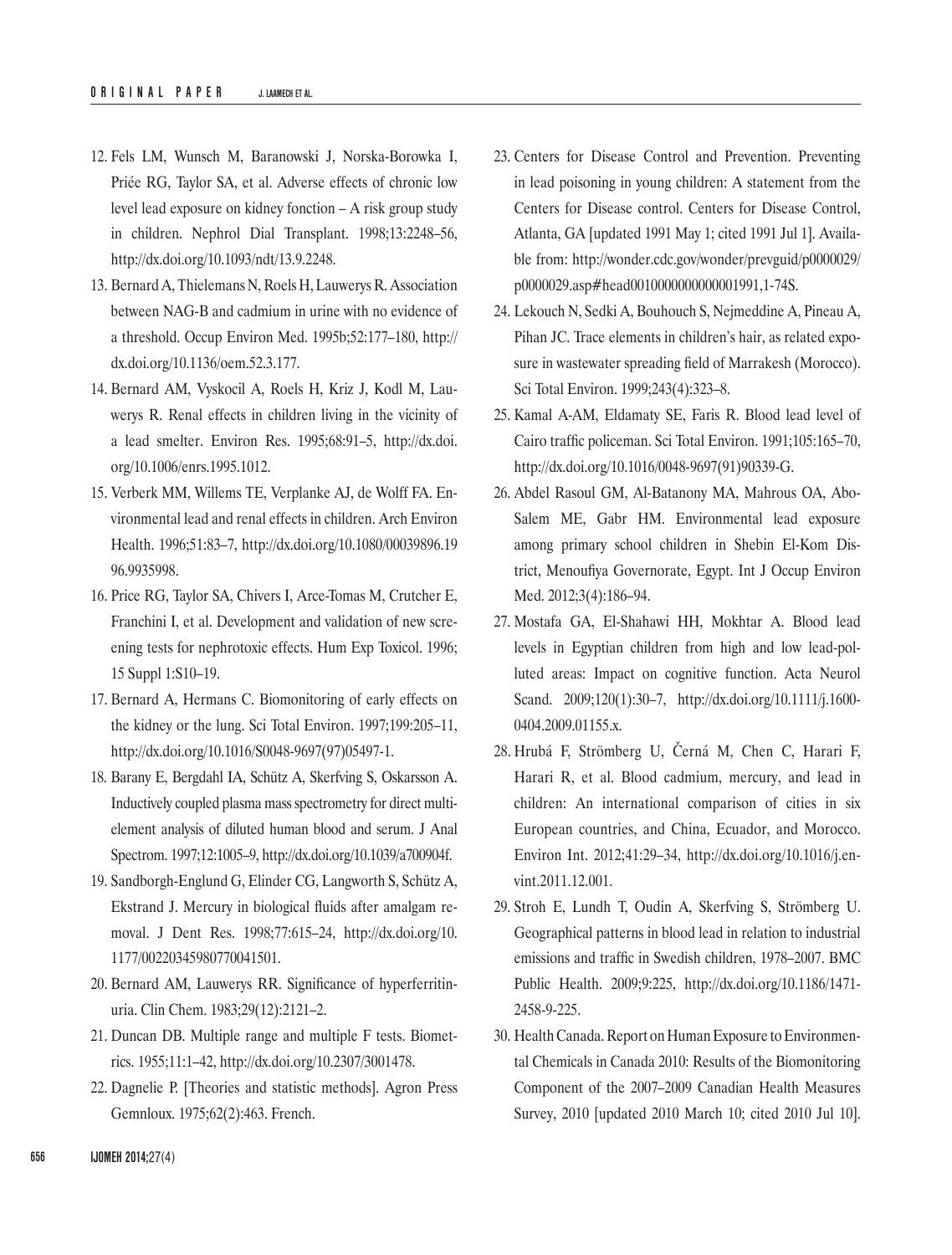Available from: http://www.hc-sc.gc.ca/ewhsemt/pubs/contaminants/chms-ecms/section8.

- 31. Liangkai Z, Kusheng W, Yan L, Zongli Q, Dai H, Bao Z, et al. Blood lead and cadmium levels and relevant factors among children from an e-waste recycling town in China. Environ Res. 2008;108:15–20, [http://dx.doi.org/10.1016/](http://dx.doi.org/10.1016/j.envres.2008.04.002) [j.envres.2008.04.002](http://dx.doi.org/10.1016/j.envres.2008.04.002).
- 32. de Burbure C, Buchet JP, Bernard A, Leroyer A, Nisse C, Haguenoer JM, et al. Biomarkers of renal effects in children and adults with low environmental exposure to heavy metals. J Toxicol Environ Health A. 2003;66(9):783–98.
- 33. Leroyer A, Nisse C, Hemon D, Gruchociak A, Salomez JL, Haguenoer JM. Environmental lead exposure in a population of children in northern France: Factors affecting lead burden. Am J Ind Med. 2000;38:281–9, [http://](http://dx.doi.org/10.1002/1097-0274(200009)38:3%3C281::AID-AJIM6%3E3.0.CO;2-Y) [dx.doi.org/10.1002/1097-0274\(200009\)38:3%3C281::AID-](http://dx.doi.org/10.1002/1097-0274(200009)38:3%3C281::AID-AJIM6%3E3.0.CO;2-Y)[AJIM6%3E3.0.CO;2-Y](http://dx.doi.org/10.1002/1097-0274(200009)38:3%3C281::AID-AJIM6%3E3.0.CO;2-Y).
- 34. Costa de Almeida GR, de Freitas Tavares CF, de Souza AM, Sampaio de Sousa T, Rodrigues Funayama CA, Barbosa Jr. F, et al. Whole blood, serum, and saliva lead concentrations in 6- to 8-year-old children. Sci Total Environ. 2010;408:1551–6, [http://dx.doi.org/10.1016/j.scitotenv.](http://dx.doi.org/10.1016/j.scitotenv.2009.12.034) [2009.12.034.](http://dx.doi.org/10.1016/j.scitotenv.2009.12.034)
- 35. Ahamed M, Verma S, Kumar A, Siddiqui MK. Blood lead levels in children of Lucknow, India. Environ Toxicol. 2010;25:48–54.
- 36. Cousillas AZ, Manay N, Pereira L, Alvarez C, Coppes Z. Evaluation of lead exposure in Uruguayan children. Bull Environ Contam Toxicol. 2005;75:629–36, [http://](http://dx.doi.org/10.1007/s00128-005-0799-4) [dx.doi.org/10.1007/s00128-005-0799-4](http://dx.doi.org/10.1007/s00128-005-0799-4).
- 37. Schmidt CW. Lead in air. Adjusting to a new standard. Environ Health Perspect. 2010;118:76–9, [http://dx.doi.](http://dx.doi.org/10.1289/ehp.118-a76) [org/10.1289/ehp.118-a76](http://dx.doi.org/10.1289/ehp.118-a76).
- 38. Mathee A, Röllin H, von Schirnding Y, Levin J, Naik I. Reductions in blood lead levels among school children following the introduction of unleaded petrol in South Africa. Environ Res. 2006;100(3):319–22, [http://dx.doi.org/10.1016/](http://dx.doi.org/10.1016/j.envres.2005.08.001) [j.envres.2005.08.001](http://dx.doi.org/10.1016/j.envres.2005.08.001).
- 39. Weyermann M, Brenner H. Alcohol consumption and smoking habits as determinants of blood lead levels in a national population sample from Germany. Arch Environ Health. 1997;52:233–9, [http://dx.doi.org/10.1080/](http://dx.doi.org/10.1080/00039899709602892) [00039899709602892.](http://dx.doi.org/10.1080/00039899709602892)
- 40. Nnorom IC, Osibanjo O, Oji-Nnorom CG. Cadmium determination in cigarettes available in Nigeria. Afr J Biotechnol. 2005;4(10):1128–32.
- 41. Lyngbye T, Jorgenson PJ, Grendjean P, Hansen ON. Validity and interpretation of blood lead levels: A study of Danish school children. Scand J Clin Lab Invest. 1990;50:441–9 [8;14:385–9],<http://dx.doi.org/10.3109/00365519009091604>.
- 42. Willers S, Schutz A, Attewell R, Skerfving S. Relation between lead and cadmium in blood and the involuntary smoking of children. Scand J Work Environ Health. 1998;14: 385–9, <http://dx.doi.org/10.5271/sjweh.1905>.
- 43. Needleman H. Lead poisoning. Ann Rev Med. 2004;55:209– 22, <http://dx.doi.org/10.1146/annurev.med.55.091902.103653>.
- 44. Safi J, Fischbein A, Haj S, Sansour R, Jaghabir M, Hashish MA, et al. Childhood lead exposure in the Palestinian authority, Israel, and Jordan: Results from the Middle Eastern regional cooperation project, 1996–2000. Environ Health Perspect. 2006;114:917–22.
- 45. Needleman HL, McFarland C, Ness RB, Fienberg SE, Tobin MJ. Bone lead levels in adjudicated delinquents. A case control study. Neurotoxicol Teratol. 2002;24:711–7, [http://](http://dx.doi.org/10.1016/S0892-0362(02)00269-6) [dx.doi.org/10.1016/S0892-0362\(02\)00269-6](http://dx.doi.org/10.1016/S0892-0362(02)00269-6).
- 46. Wright JP, Dietrich KN, Ris MD, Hornung RW, Wessel SD, Lanphear BP, et al. Association of prenatal and childhood blood lead concentrations with criminal arrests in early adulthood. PLoS Med. 2008;27:e101, [http://dx.doi.](http://dx.doi.org/10.1371/journal.pmed.0050101) [org/10.1371/journal.pmed.0050101](http://dx.doi.org/10.1371/journal.pmed.0050101).
- 47. Landrigan P, Nordberg M, Lucchini R, Nordberg G, Grandjean P, Iregren A, et al. The declaration of Brescia on prevention of the neurotoxicity of metals. Am J Ind Med. 2007;50:709–11, <http://dx.doi.org/10.1002/ajim.20404>.
- 48. Lanphear BP, Dietrich K, Auinger P, Cox C. Cognitive deficits associated with blood lead concentrations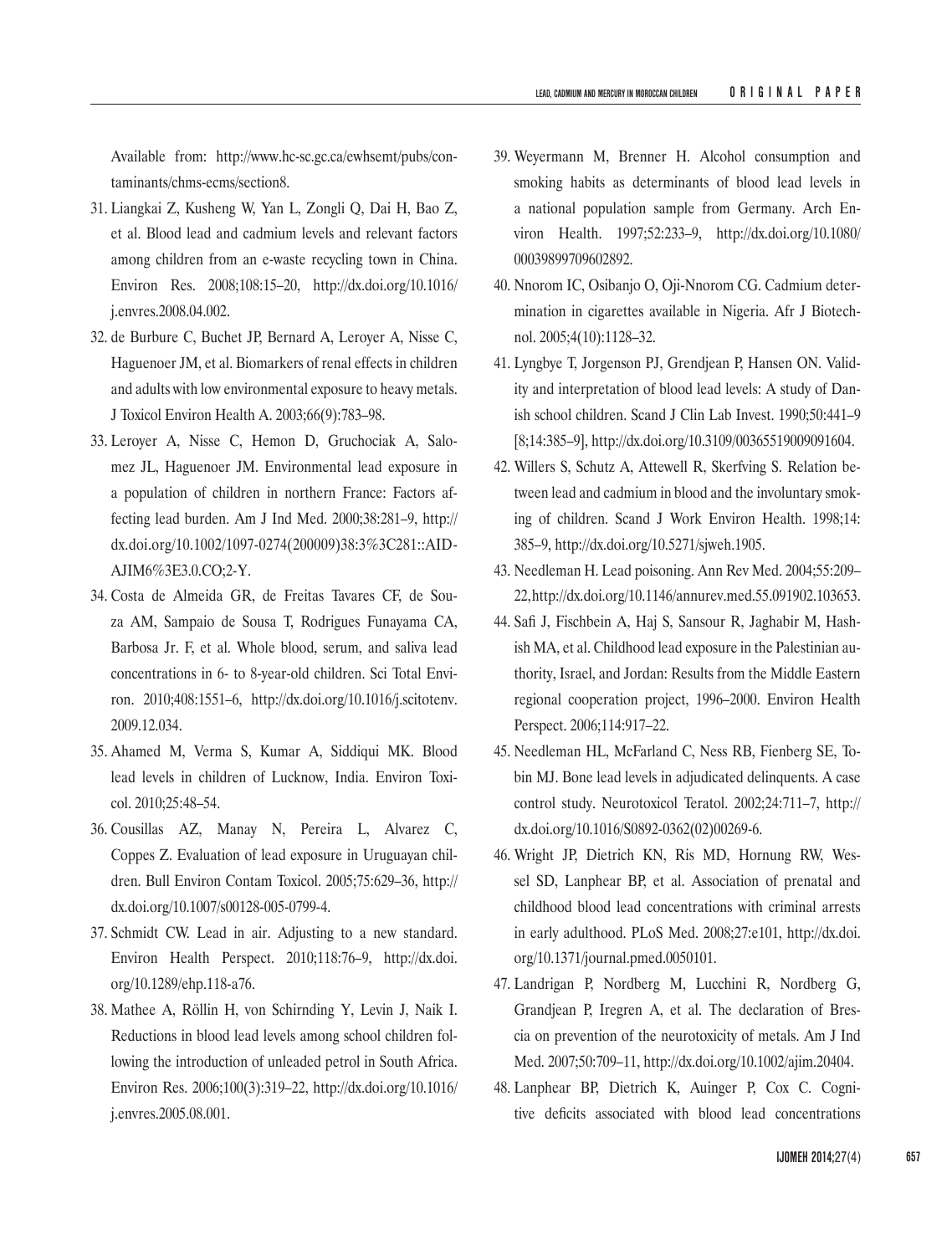below 10 microg/dl in US children and adolescents. Public Health Rep. 2000;115:521–9, [http://dx.doi.org/10.1093/](http://dx.doi.org/10.1093/phr/115.6.521) [phr/115.6.521](http://dx.doi.org/10.1093/phr/115.6.521).

- 49. Chiodo LM, Jacobson SW, Jacobson JL. Neurodevelopmental effects of postnatal lead exposure at very low levels. Neurotoxicol Teratol. 2004;26:359–71, [http://dx.doi.](http://dx.doi.org/10.1016/j.ntt.2004.01.010) [org/10.1016/j.ntt.2004.01.010](http://dx.doi.org/10.1016/j.ntt.2004.01.010).
- 50. Menke A, Muntner P, Batuman V, Silbergeld EK, Guallar E. Blood lead below 0.48 micromol/l (10 microg/dl) and mortality among US adults. Circulation. 2006;114(13):1388–94, <http://dx.doi.org/10.1161/CIRCULATIONAHA.106.628321>.
- 51. Staessen J. Low-level lead exposure, renal function and blood pressure. Verh K Acad Geneeskd Belg. 1995;57(6):527–74.
- 52. de Burbure C, Buchet JP, Leroyer A, Nisse C, Haguenoer JM, Mutti A, et al. Renal and neurologic effects of cadmium, lead, mercury, and arsenic in children: Evidence of early effects and multiple interactions at environmental exposure levels. Environ Health Perspect. 2006;114(4):584–90.
- 53. Yang H, Huo X, Yekeen TA, Zheng Q, Zheng M, Xu X. Effects of lead and cadmium exposure from electronic waste on child physical growth. Environ Sci Pollut Res. 2013;20(7):4441–7, [http://dx.doi.org/10.1007/s11356-](http://dx.doi.org/10.1007/s11356-012-1366-2) [012-1366-2](http://dx.doi.org/10.1007/s11356-012-1366-2).
- 54. Huseman CA, Varma MM, Angle CR. Neuroendocrine effects of toxic and low blood lead levels in children. Pediatrics. 1992;90:186–9.
- 55. Kim R, Hu H, Rotnitzky A, Bellinger D, Needleman H. A longitudinal study of chronic lead exposure and physical growth in Boston children. Environ Health Perspect. 1995; 103:952–7, <http://dx.doi.org/10.1289/ehp.95103952>.
- 56. Qi Q, Yang Y, Yao X, Ding L, Wang W, Liu Y, et al. Blood lead level of children in the urban areas in China. Chin J Epidemiol. 2002;23:162–6.
- 57. Huang DJ, Deng XP, Chen YJ. A study on the effects of preschool children's blood lead level on their height and weight. Guangdong Trace Elem Sci. 2005;12:25–7.
- 58. American Diabetes Association: Standards of medical care in diabetes (Position Statement). Diabetes Care.

2004;27 Suppl 1:S15–35, [http://dx.doi.org/10.2337/diacare.27.](http://dx.doi.org/10.2337/diacare.27.2007.S15) [2007.S15](http://dx.doi.org/10.2337/diacare.27.2007.S15).

- 59. Hossny E, Mokhtar G, El-Awady M, Ali I, Morsy M, Dawood A. Environmental exposure of the pediatric age groups in Cairo City and its suburbs to cadmium pollution. Sci Total Environ. 2001;273(1–3):135–46, [http://dx.doi.org/10.](http://dx.doi.org/10.1016/S0048-9697(00)00848-2) [1016/S0048-9697\(00\)00848-2](http://dx.doi.org/10.1016/S0048-9697(00)00848-2).
- 60. Wong SL, Lye EJ. Lead, mercury and cadmium levels in Canadians. Health Rep. 2008;19(4):31–6.
- 61. Batáriová A, Spěváčková V, Beneš B, Čejchanová M, Šmíd J, Černá M. Blood and urine levels of Pb, Cd and Hg in the general population of the Czech Republic and proposed reference values. Int J Hyg Environ Health. 2006;209:359–66, <http://dx.doi.org/10.1016/j.ijheh.2006.02.005>.
- 62. Beneš B, Spěváčková V, Šmíd J, Čejchanová M, Černá M, Šubrt P, et al. The concentration levels of Cd, Pb, Hg, Cu, Zn and Se in blood of the population in the Czech Republic. Cent Eur J Public Health. 2000;8:117–9.
- 63. Link B, Gabrio T, Piechotowski I, Zollner I, Schwenk M. Baden-Wuerttemberg Environmental Health Survey (BW-EHS) from 1996 to 2003: Toxic metals in blood and urine of children. Int J Hyg Environ Health. 2007;210:357–71, [http://](http://dx.doi.org/10.1016/j.ijheh.2007.01.031) [dx.doi.org/10.1016/j.ijheh.2007.01.031](http://dx.doi.org/10.1016/j.ijheh.2007.01.031).
- 64. Skerfving S, Bencko V, Vahter M, Schütz A, Gerhardsson L. Environmental health in the Baltic region – toxic metals. Scand J Work Environ Health. 1999;25 Suppl 3:40–64.
- 65. Khassouania CE, Soulaymania R, Maurasb Y, Allainb P. Blood cadmium concentration in the population of the Rabat area, Morocco. Clin Chim Acta. 2000;302:155–60, [http://dx.doi.org/10.1016/S0009-8981\(00\)00368-5](http://dx.doi.org/10.1016/S0009-8981(00)00368-5).
- 66. Sirivarasai J, Kaojaren S, Wananukul W, Srisomerang P. Non-occupational determinants of cadmium and lead in blood and urine among a general population in Thailand. Southeast Asian J Trop Med Public Health. 2002;33:180–7.
- 67. Shin J-Y, Lim J-H, Park S-G, Lee J-N, Jang M, Huh C-S, et al. Influence of smoking on blood cadmium concentration in University students. J Prev Med Public Health. 2004;37: 225–31.